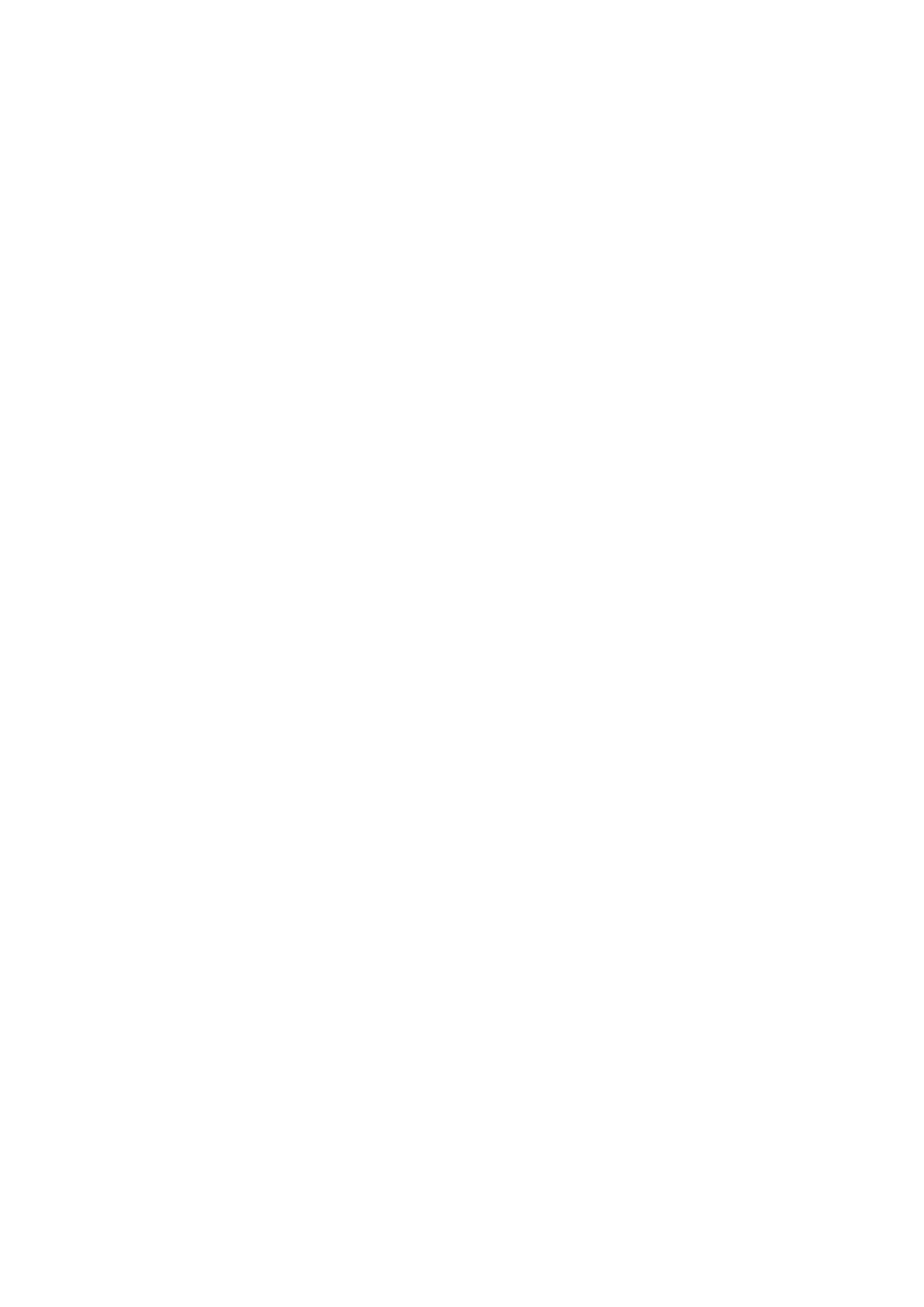# Decolonising the Mediterranean:

*European Colonial Heritages in North Africa and the Middle East*

Edited by Gabriele Proglio

Cambridge **Scholars** Publishing

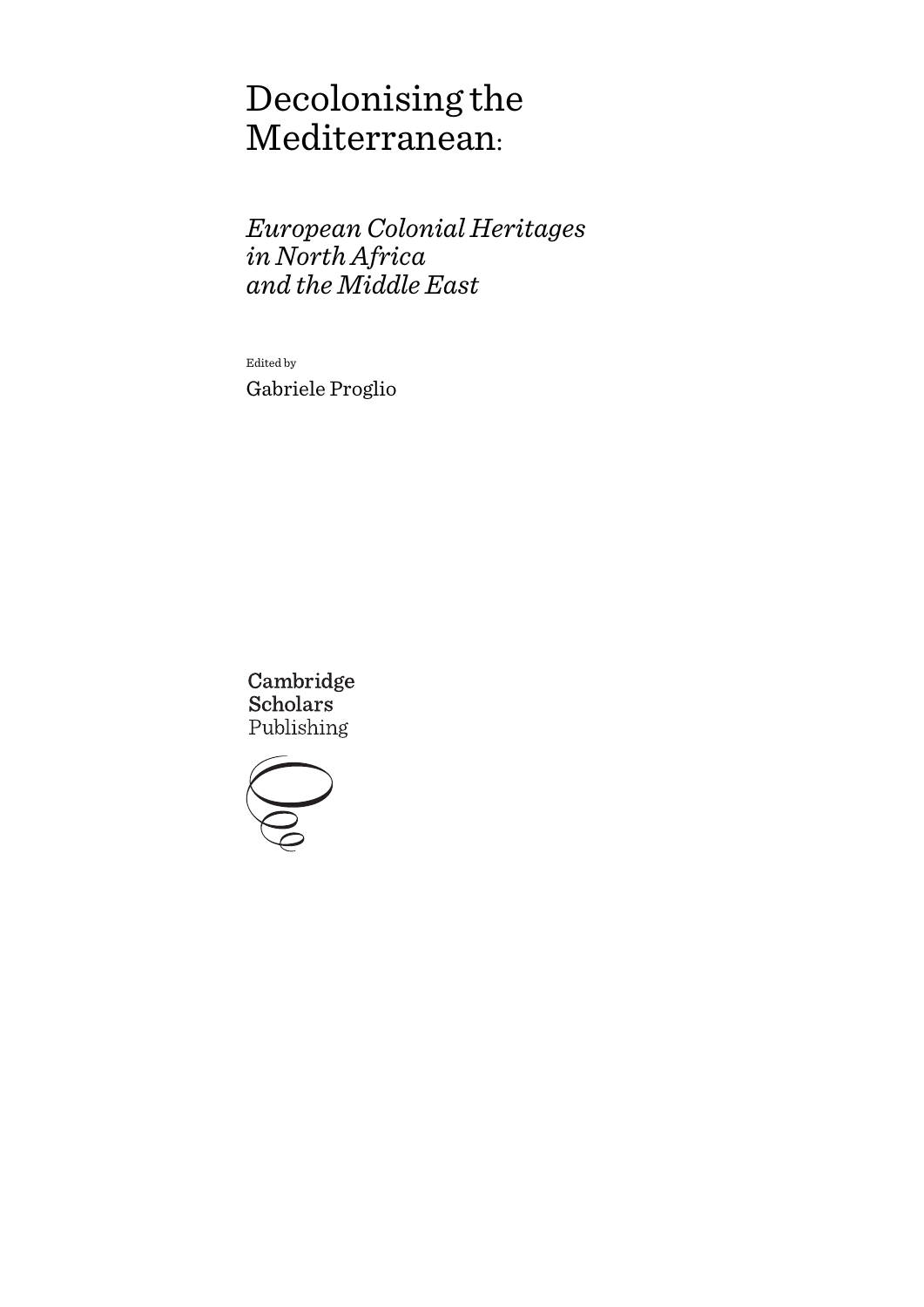Decolonising the Mediterranean: European Colonial Heritages in North Africa and the Middle East

Edited by Gabriele Proglio

This book first published 2016

Cambridge Scholars Publishing

Lady Stephenson Library, Newcastle upon Tyne, NE6 2PA, UK

British Library Cataloguing in Publication Data A catalogue record for this book is available from the British Library

Copyright © 2016 by Gabriele Proglio and contributors

All rights for this book reserved. No part of this book may be reproduced, stored in a retrieval system, or transmitted, in any form or by any means, electronic, mechanical, photocopying, recording or otherwise, without the prior permission of the copyright owner.

ISBN (10): 1-4438-0070-8 ISBN (13): 978-1-4438-0070-9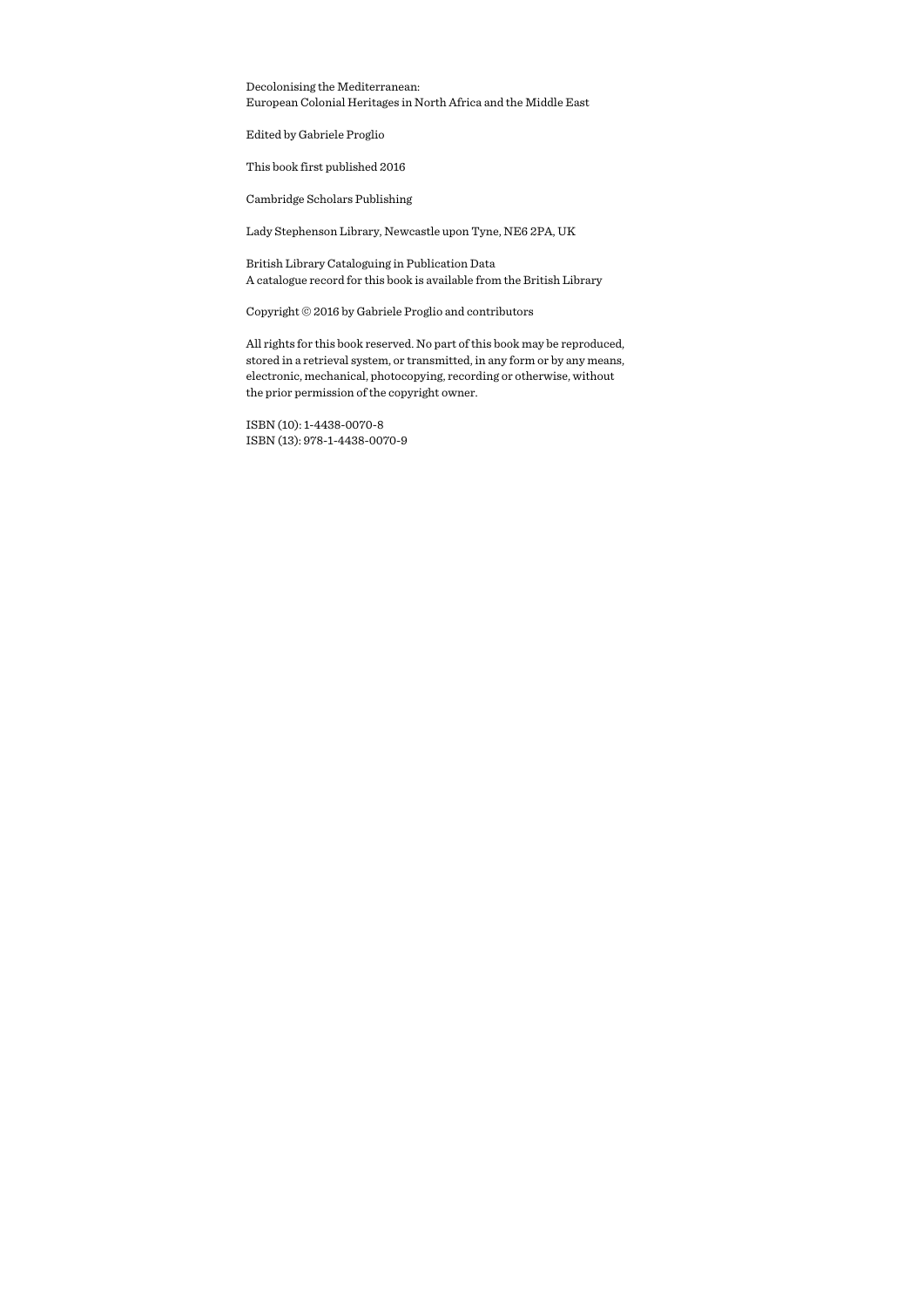# TABLE OF CONTENTS

| Gabriele Proglio                                                                                                                            |
|---------------------------------------------------------------------------------------------------------------------------------------------|
| Where is Palestine? Notes on Palestine and the (post)colonial<br>Olga Solombrino                                                            |
| The Transformation of the Maronite Community in Lebanon in the Post-<br>2005 Era and the Rise of Relative Deprivation<br>Rosita Di Peri     |
| The Imazighen in Libya: From Key Ally for the Italian Colonisers<br>to Inconvenient Interlocutor for the Italian Government<br>Nancy Porsia |
| The Bardo National Museum: Decolonising a Mediterranean Archive<br>of Material Conflicting Memories<br>Gabriele Proglio                     |
| Oral Histories and Postcolonial Memories: Towards a Multi-Vocal<br>Narrative of the Algerian War of Independence<br>Andrea Brazzoduro       |
| Moroccan Immigration to Europe: Old Legacies and New Ties<br>Laura Odasso                                                                   |
| The Mediterranean as a Stage: Borders, Memories, Bodies<br>Gaia Giuliani                                                                    |
|                                                                                                                                             |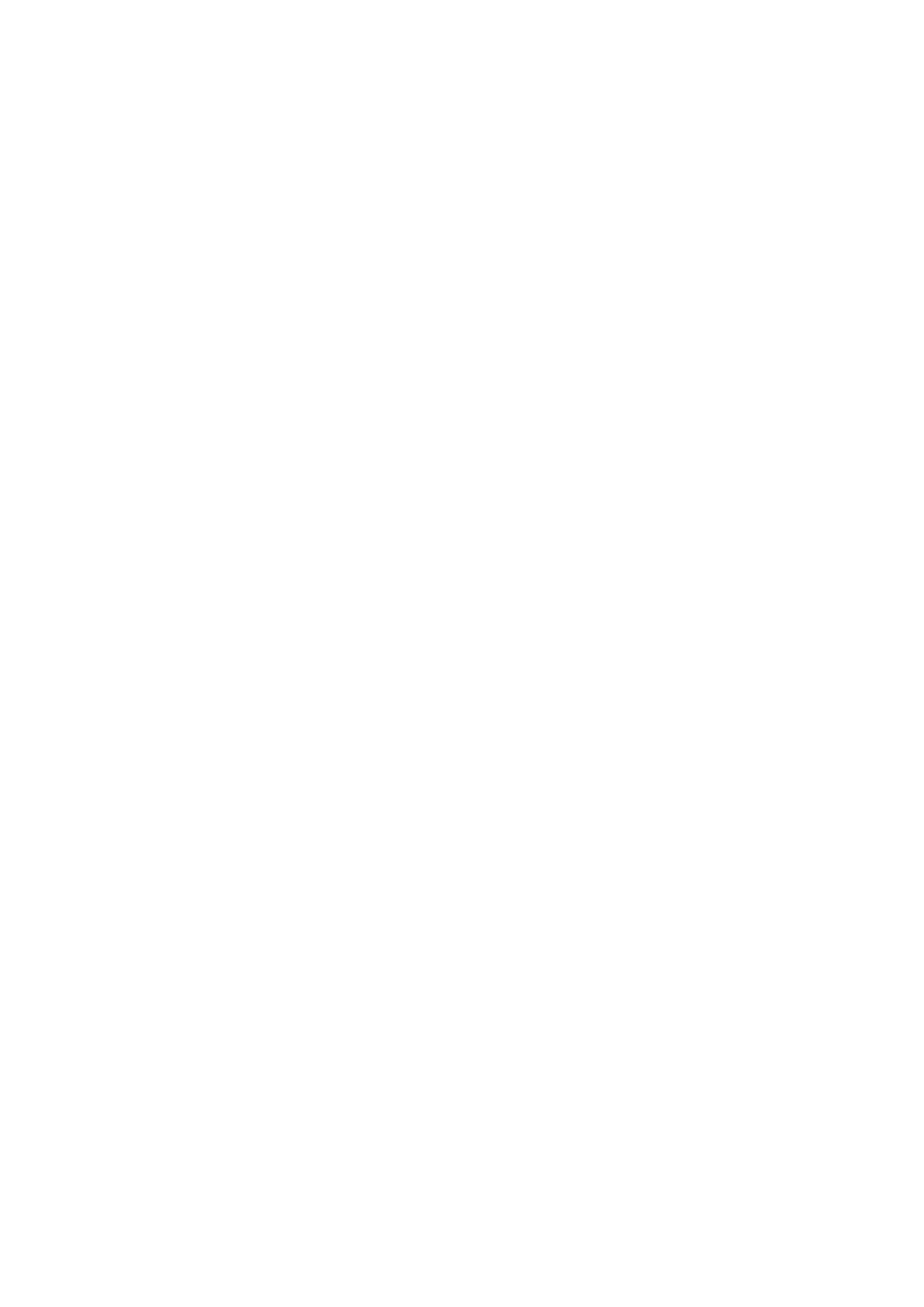### **INTRODUCTION**

## GABRIELE PROGLIO

For the phenomena that interest me are precisely those that blur these boundaries, cross them, and make the historical artifice appear, also their violence, meaning the relations of force that are concentrated there and actually capitalize themselves there interminably. —Jacques Derrida

"What is the Mediterranean?" is one of the main questions implicitly raised by this book.<sup>1</sup> Adopting a specific gaze and positionality in stating such obvious truth, one might reply "It's a sea, what else?" However, if we were to ask the people escaping war and disaster in Africa, their answers would probably vary considerably. In fact, quite a few of the migrants from the Horn of Africa whom I interviewed in  $my<sup>2</sup>$  research described the Mediterranean Sea as the door to a dream called Europe for some, but a prelude to tragedy for thousands of others—a vivid, indelible memory linked to a complex set of emotions, ranging from fear to anxiety.

The idea for this book was born out of the need for a new research perspective on the Mediterranean. There is an extensive literature on the topic and Fernand Braudel was one of the first historians to provide an indepth study, $3$  emphasising the cultural unity of the Mediterranean space. While several researchers subsequently revised his paradigm, problematising the connection between the idea of modernity and the production of

<sup>1</sup> I would like to thank Silvia Loffredo (silvia\_loffredo@ymail.com) for her assistance with the linguistic revision of the manuscript.

<sup>2</sup> As a Research Associate at the European University Institute in Fiesole, Italy, I am currently collaborating on Professor Luisa Passerini's ERC project "Bodies Across Borders: Oral and Visual Memory in Europe and Beyond" with a research on migration from the Horn of Africa to Europe. In particular, I have been carrying out interviews with men and women from Ethiopia, Eritrea and Somalia on various topics such as the visual and oral memory of migrations, the idea of Europe and Europeanness, and the memory of different types of colonialisms.

<sup>3</sup> Fernand Braudel, *La Méditerranée et le monde méditerranéen à l'époque de Philippe II*, 12 vol. (Paris: Armand Colin, 1949).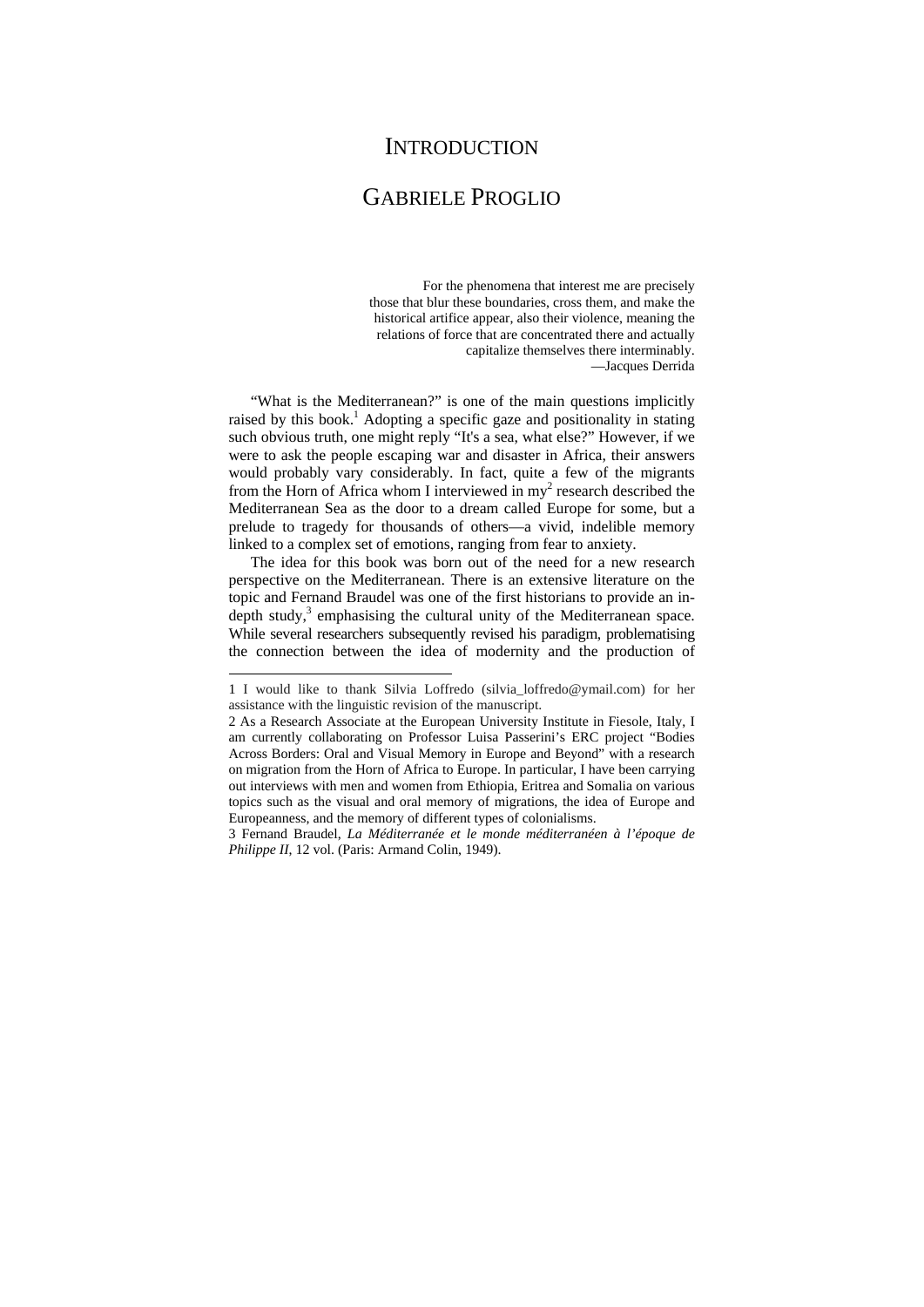#### viii Introduction

geographic space, the Annales historian's monumental work remains important, among other reasons, for conceiving of the Mediterranean as a set of simultaneous, intertwined and overlapping discourses. Peregrine Horden and Nicholas Purcell pursued a new research direction introducing the category of "connectivity" while at the same time asserting the fragmentation of the Sea into a myriad of sub-regions.<sup>4</sup> Their work focused on the plurality of cultures in the Mediterranean basin and the complexity of social contexts in the area. Several scholars re-examined that approach investigating influences, relationships and cross-cultural contamination.<sup>5</sup> From another point of view, David Abulafia's analysis has worked to deconstruct the notion of the Mediterranean's uniqueness and its geographical boundaries.<sup>6</sup> In fact, showing the simultaneous presence of different "Mediterraneans"—each embracing portions of the overlapping discourses and practices of multiple socio-economic and cultural actors in the Mediterranean space—is crucial to asserting its cohesion.<sup>7</sup> When the gaze is shifted from the Mediterranean as a geographically defined research object to the Mediterranean as the area of investigation, other interesting questions arise. For instance, issues of territorial belonging, as based on and legitimised by cartography,<sup>8</sup> can be forsaken and so can

<sup>4</sup> Peregrine Horden and Nicholas Purcell, *The Corrupting Sea: A Study of Mediterranean History* (Oxford and Malden: Blackwell, 2000). See also Horden and Purcell, "The Mediterranean and the New Thassology," *American Historical Review* 111, no. 3 (2006): 720-740.

<sup>5</sup> Scipione Guarracino, *Mediterraneo. Immagini, storie e teorie da Omero a Braudel* (Milano: Bruno Mondandori, 2007); Leila Tarazi Fawaz, C. A. Bayly and Robert Ilbert, eds., *Modernity and Culture, From the Mediterranean to the Indian Ocean* (New York: Columbia University Press, 2002); Maurice Aymard, Giovanni Berberini and Sebastiano Maffettone, *Il Mediterraneo: ancora mare nostrum?* (Roma: LUISS University Press, 2004); Xavier Gizard, *La Méditerranée inquiète* (Marseille: Èditions de l'Aube, 1993).

<sup>6</sup> David Abulafia, *The Great Sea. A Human History of the Mediterranean* (New York: Oxford University Press, 2011). See also Abulafia, "Mediterraneans," in *Rethinking the Mediterranean*, ed. W.V. Harris (Oxford: Oxford University Press, 2005).

<sup>7</sup> Cf. Francesco Bruni and Ghryssa Maltezou, eds., *L'Adriatico: incontri e separazioni* (Venice-Athens: Istituto ellenico di studi bizantini, 2011); Pierre Cabanes et al., *Histoire de l'Adriatique* (Paris: Seuil, 2001); Emilio Cocco and Everardo Minardi eds., *Immaginare l'adriatico. Contributi alla riscoperta sociale di uno spazio di frontiera* (Milano: Franco Angeli, 2007).

<sup>8</sup> See Daniel Neep, "The Middle East, Hallucination, And The Cartographic Imagination," *Discover Society* 16, no. 3 (January 2015), accessed August 1, 2016, http://discoversociety.org/2015/01/03/focus-the-middle-east-hallucination-and-the cartographic-imagination/; Rosita Di Peri, "Il Medio Oriente oggi. Narrative,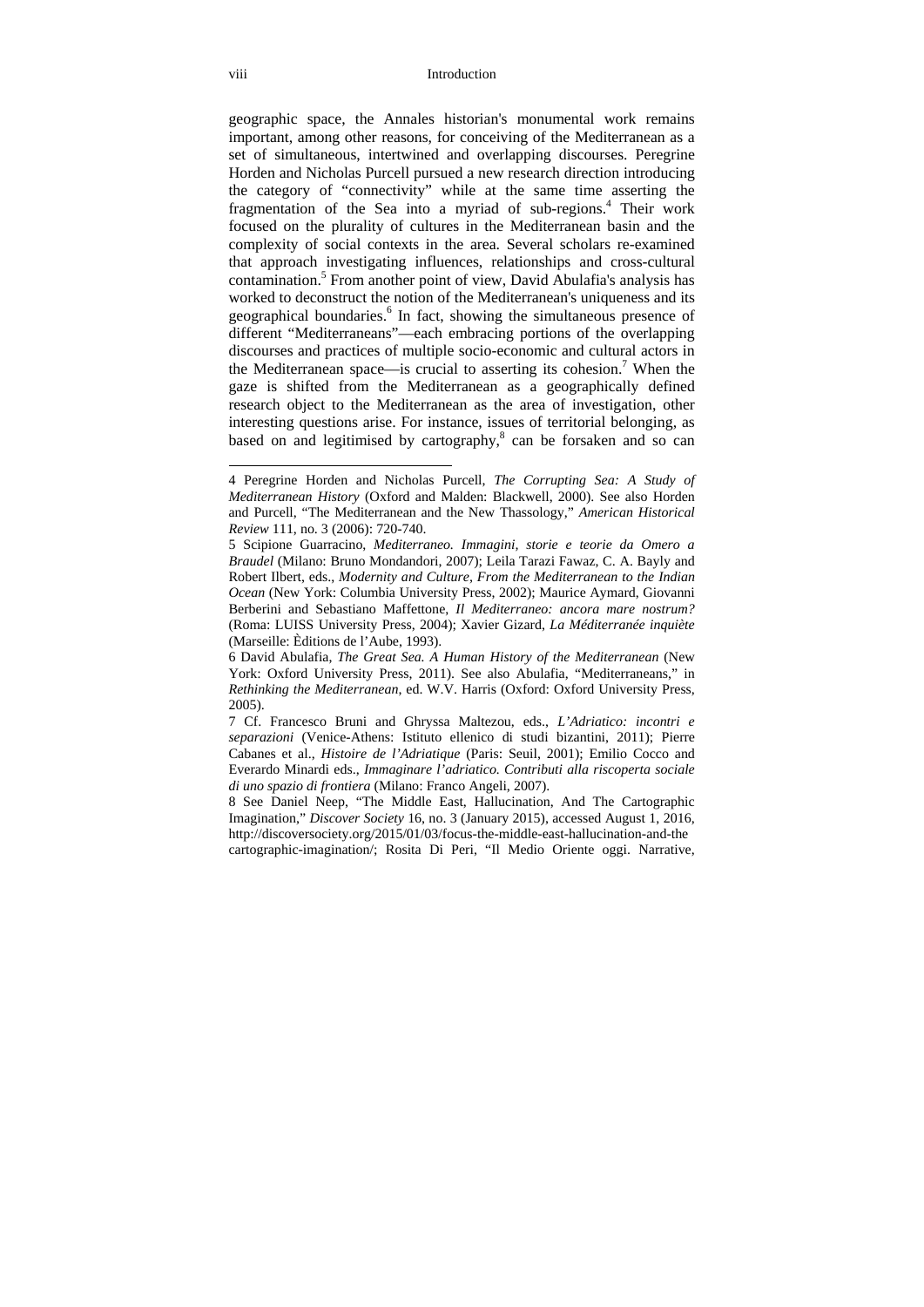positionality at both individual and communal level; the usual rhetoric of the maritime border—which in several cases coincides with the national boundaries—can be relinquished and the role of the nation-states in defining the region's geopolitical layout can be downplayed. Such shifts in perspective open up the possibility of rethinking the Mediterranean beyond its boundaries.<sup>9</sup> Indeed, when migration flows and routes are observed, fixed representations of boundaries and frontiers fade away into a more fluid and global complex geography. While not denying or minimising the role of borders in the production of space, this research approach allows for the display of a sort of counter-geography. If the production of space is linked with the production of knowledge, then this knowledge-space nexus can be applied to all disciplines. Hence, the same holds true for history: what needs to be established is whether the Mediterranean can be regarded as a semantic area of interest pertaining only to countries and imagined communities in the territories surrounding the Sea. A closer look at transnational and intercontinental migrations reveals, in fact, how events in the region are also affected by agreements among not-only-European or North African nations—such as the EU/Turkey agreement on the management of the Eastern Mediterranean migration flows. At the same time, the increased mobility of people across borders requires a broader understanding of its cultural impact, one that necessarily includes not only the two shores of the basin but also all related geopolitical and cultural areas of belonging (e.g., Europe, Africa, the Balkans, the Maghreb, etc.). Likewise, sub-Saharan migration to Europe has unveiled the existence of a Black Mediterranean, which is neither European nor North African: largely hidden from history and neglected in historiography, it has not yet been adequately mapped. Its waters are home to a mass graveyard, an assemblage of fragments—or ruins, as Walter Benjamin would put it<sup>10</sup> $-$ of the most terrible tragedy of the twenty-first century, which occurred and continues to occur in plain sight of what is left of democracy and its meaning between the two shores

contro-narrative, rappresentazioni," *Passato e Presente* 98 (2016):74-89.

<sup>9</sup> Luigi Mascilli Migliorini and Mirella Mafrici, *Mediterraneo e/è Mar Nero* (Napoli: Edizioni scientifiche italiane, 2012); Leila Tarazi Fawaz, C. A. Bayly and Robert Ilbert, eds., *Modernity and Culture, From the Mediterranean to the Indian Ocean* (New York: Columbia University Press, 2002); Donna Gabaccia and Dirk Hoerder, *Connecting Seas and Connected Ocean Rims: Indian, Atlantic and Pacific Ocean and China Seas Migrations from the 1830s to the 1930s* (Leiden-Boston: Brill, 2011).

<sup>10</sup> Howard Eiland and Michael W. Jennings, eds., *Walter Benjamin, Selected Writings*, 5 vols. (Cambridge, MA: The Belknap Press of Harvard University Press, 2003).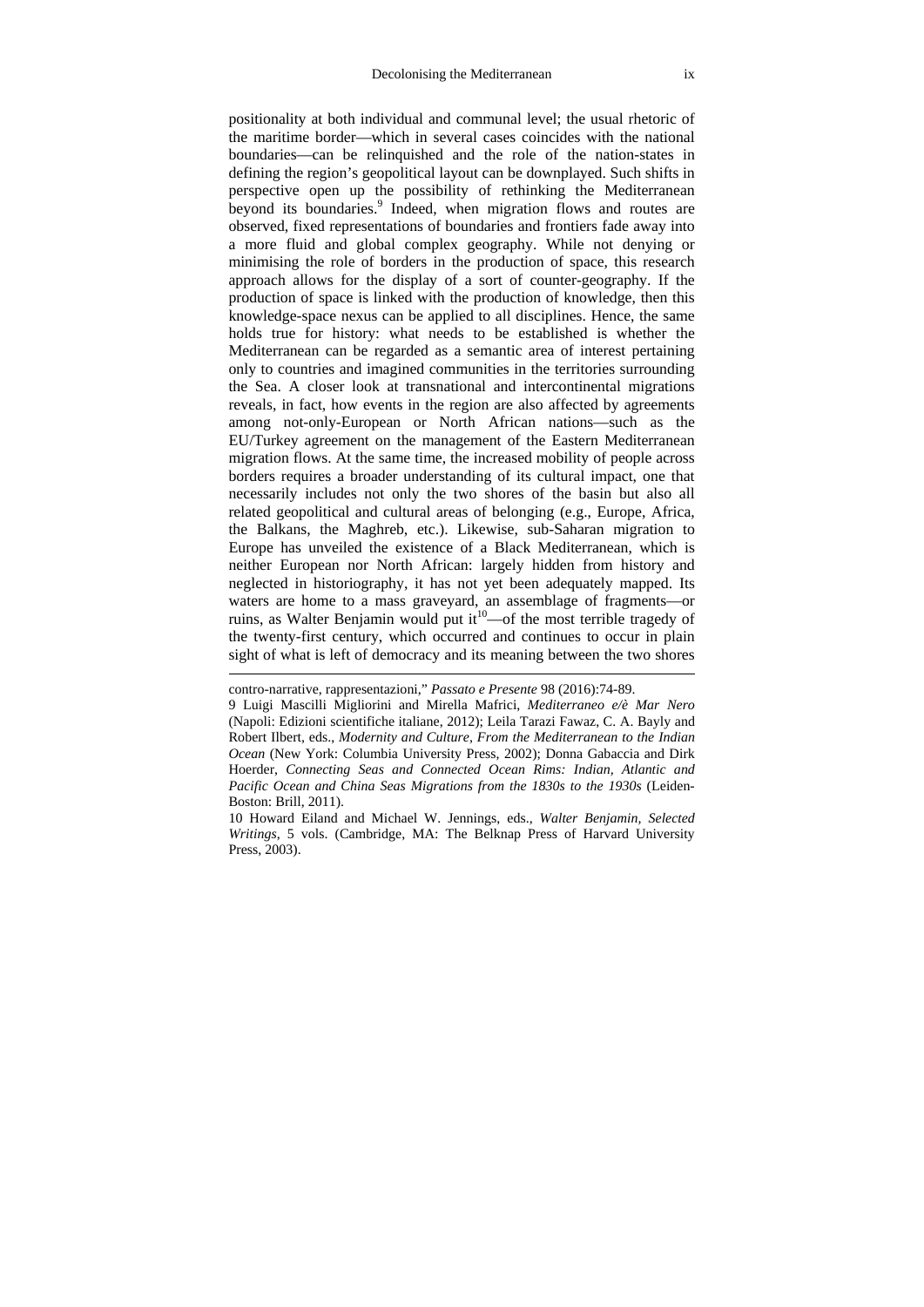#### x Introduction

of the basin, Europe and North Africa. Evoking Paul Gilroy's analysis of the black diasporic identity,11 his suggestion to look at the *Black Atlantic* as a system of cultural exchanges, and W.E.B. Du Bois's notion of double consciousness,12 the very existence of this Black Mediterranean forces us to reflect on the positioning of non-European and black African subjectivities and the plight of millions who, after crossing the Mediterranean to reach European shores, experience a condition of subalternity and find their voices silenced in the national imagined communities. In *Mediterranean Crossings*, 13 Iain Chambers offers a masterful deconstruction of the epistemological processes around which the European lexicon has invented the category and concept of a unique Mediterranean; analysing how European discourse worked to obscure the fluid and hybrid nature of this space, he reveals the porosity of its borders. Adopting a variety of approaches, other authors have evaluated the impact of the Mediterranean on national cultures or, on the contrary, how national cultures worked to define a specific idea of Mediterranean: two different gazes employing specific lenses in order to read the relationship between *micro* and *macro*, *local* and *global* in the same area, without reconsidering the "structural question" and, in a way, without questioning how overlapping territories collide with intertwined histories—as suggested by Edward Said.<sup>14</sup> Lacking deconstruction, knowledge patterns that are crucial to the preservation of power structures and their sophisticated modus operandi, in Europe as well as in North Africa, may be bound to replicate themselves.

On the contrary, here I would like to mention two important works that have tried to analyse this complexity, albeit using different approaches and methods, without losing sight of the close and essential relationship between single stories and global dynamics. The first is a special issue of *Zapruder* on the topic of mobility in the Mediterranean, edited by Andrea Brazzoduro and Liliana Ellena.<sup>15</sup> Challenging the Hegelian-like perspective of European discourse on the so-called "Arab Spring," and its

<sup>11</sup> Paul Gilroy, *The Black Atlantic. Modernity and Double Consciousness* (London and New York: Verso, 1993).

<sup>12</sup> W.E.B. Du Bois, *The Souls of Black Folk*, (Minneapolis: Filiquarian Publishing, 2007); Cf. Sandro Mezzadra, ed., *Sulla linea del colore. Razza e democrazia negli Stati Uniti e nel mondo* (Bologna: Il Mulino, 2010).

<sup>13</sup> Iain Chambers, *Mediterranean Crossings. The Politics of an interrupted Modernity* (Durham and London: Duke University Press, 2008).

<sup>14</sup> Edward Said, *Culture and Imperialism* (New York: Vintage, 1994).

<sup>15</sup> Andrea Brazzoduro and Liliana Ellena, eds., "Movimenti nel Mediterraneo. Relazioni, Scambi, Conflitti," special issue, *Zapruder*, no. 33 (January-April 2014).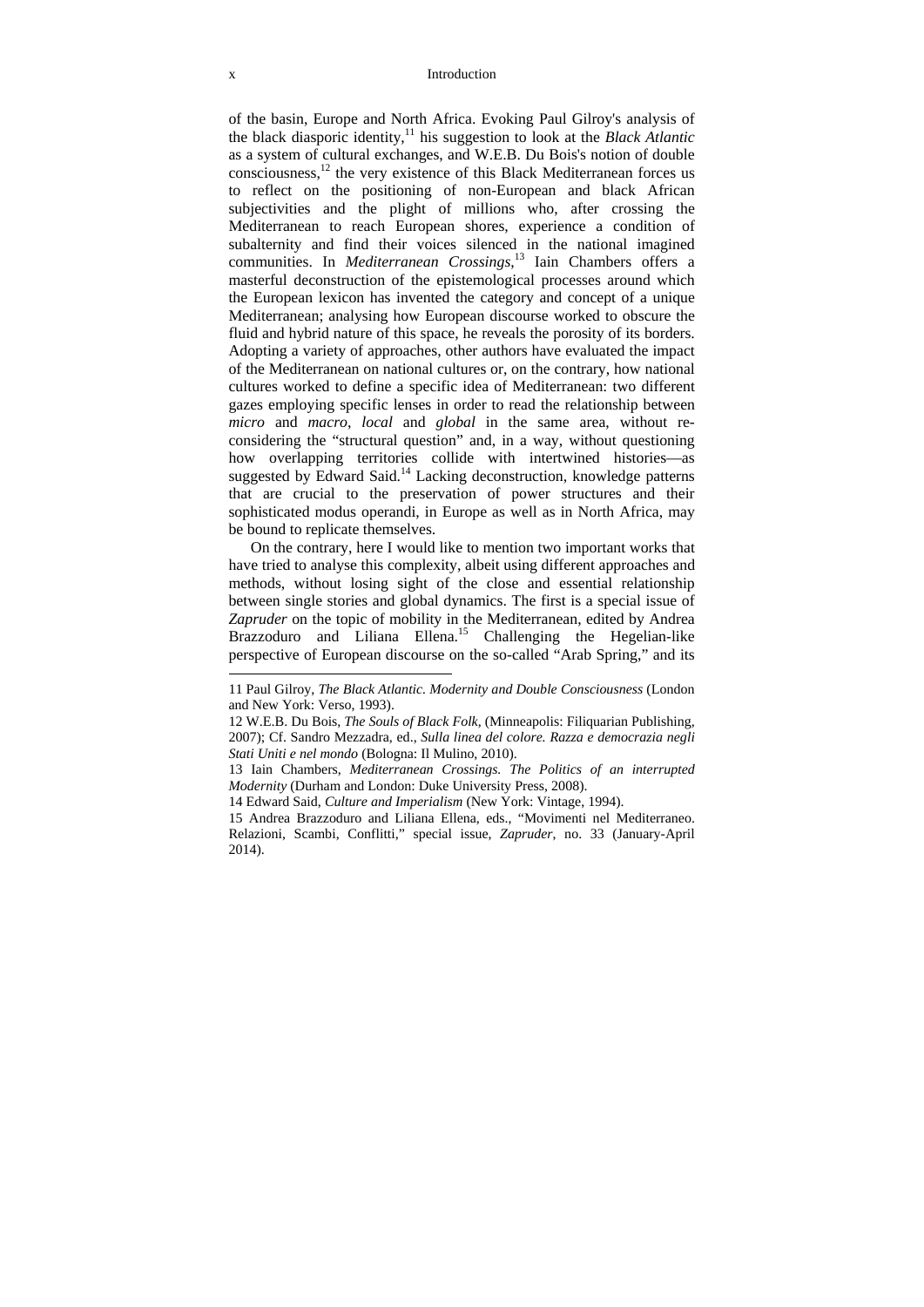implicit argument that Arabs alone were involved in an awakening process that had no ties whatsoever with the past, the authors adopted an unusual and extremely interesting global history approach to their analysis of the Mediterranean. Trying to push the boundaries of Abulafia's perspective, they "detected fault lines in the movements of people across the Mediterranean" and were forced to "split their interpretive lens, narrowing their gaze to focus on specific cities, local networks and biographies while at the same time broadening it to embrace a global dimension."16 *Mediterranean Diasporas. Politics and Ideas in the Long 19th Century*, edited by Maurizio Isabella and Konstantina Zanou, traces a different but equally fascinating research trajectory.17 In their analysis of movements of ideas and people across the basin, the Mediterranean emerges as "a malleable space of contact, encounter, entanglement and interaction among its diverse and heterogeneous peoples. Its history is a history of interconnections and of their multiple forms: among them, diasporas and intellectual exchange. Our Mediterranean history is all about contact, as much peaceful as violent; it is a dynamic, interactive, trans-Mediterranean history."<sup>18</sup>

This book aims to focus on the relationship between colonial rule and postcolonial conditions in several North African/Mediterranean societies. Specifically, an attempt is made to understand how several cultural constructs, which developed during the colonial period, reappeared in public discourse after decolonisation and played a crucial role in setting and controlling migration processes, territorial segregation and various forms of discrimination across Europe and North Africa. *Border as method*, by Sandro Mezzadra and Brett Neilson,<sup>19</sup> provided us with an important reference point. As the authors themselves state: "the method for us is as much about acting on the world as it is about knowing it. More accurately, it is about the relation of action to knowledge in a situation where many different knowledge regimes and practices come into conflict. Border as method involves negotiating the boundaries between the different kinds of knowledge that come to bear on the border and, in so doing, aims to throw light on the subjectivities that come into being

18 Ibid., 2.

<sup>16</sup> Ibid., 4. Unless otherwise noted, all translations are my own.

<sup>17</sup> Maurizio Isabella and Konstantina Zanou, *Mediterranean Diasporas. Politics and Ideas in the Long 19th Century* (London: Bloomsbury, 2016).

<sup>19</sup> Sandro Mezzadra and Brett Neilson, *Border as Method, or the Multiplication of Labor* (Durham: Duke University Press, 2013).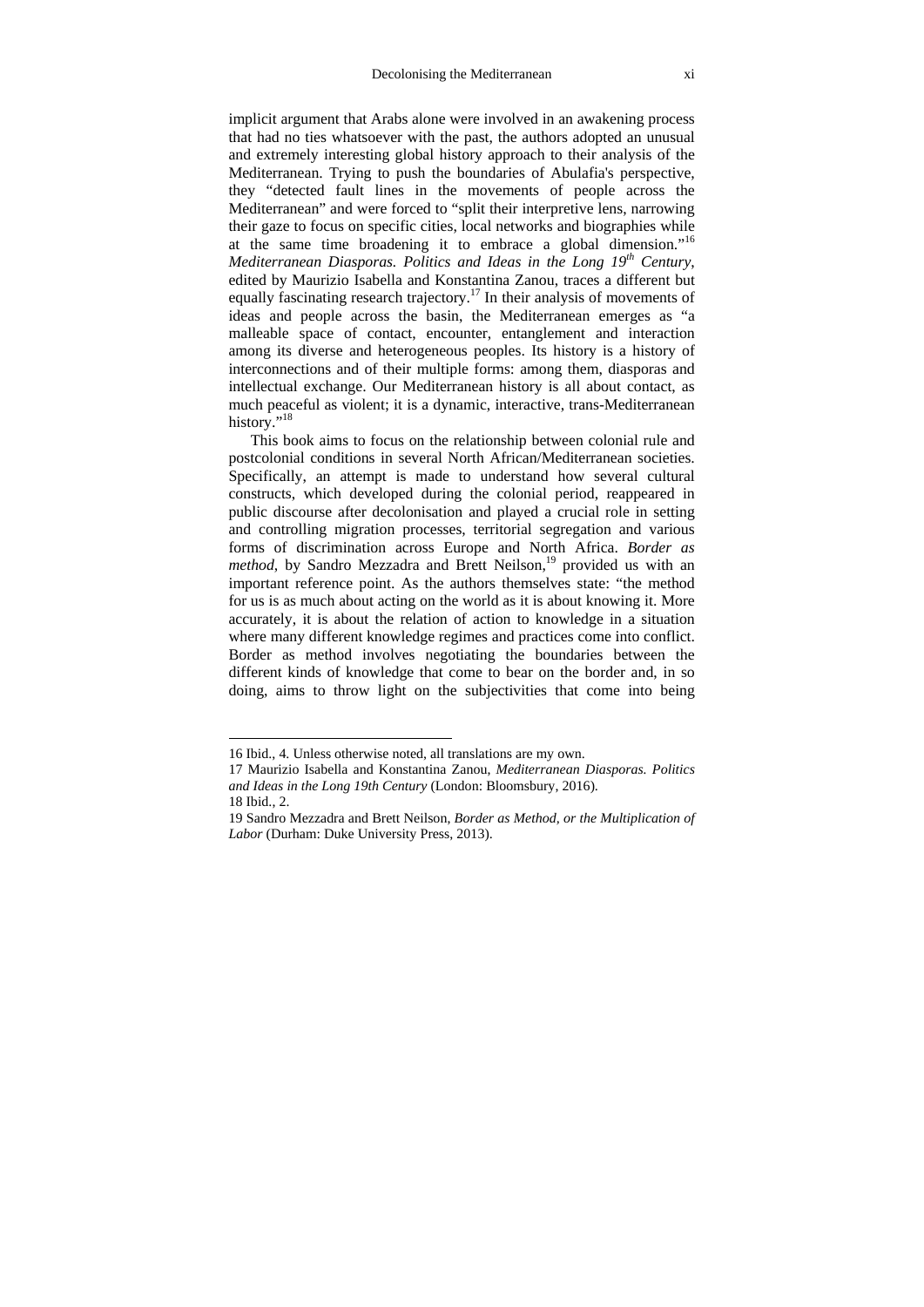through such conflicts."20 For all these reasons, in this book the Mediterranean is at the same time a place of investigation as well as an epistemological device.

A few remarks on the title of this book. *Decolonising the Mediterranean*  means, first and foremost, investigating how the legacies of the colonial rule over bodies and land have been used by other entities/powers (nations, associations, private enterprises, political parties, etc.) to impose new forms of hegemony after the fall of Empires and European powers. It means denouncing and dissecting the tools employed in the production of new geometries of power in the global Mediterranean as well as in the farthest, most recondite corners of the Mediterranean World. *Decolonising the Mediterranean* is an epistemological practice of border dismantling and scrutiny of the ways in which powers overlap and intertwine. The multiplication of the border is investigated from an in-between position, namely a specific positionality of subjectivities, in order to connect global and local and address Mediterranean issues with a transnational approach. *Decolonising the Mediterranean* means thinking of the Mediterranean as a space of investigation beyond its geographical boundaries. Finally, it means deconstructing the power relations at play, viewing the Mediterranean as an excess space of signification in order to reconsider the past and present stories and subjectivities erased by Eurocentric, nationalist historical discourse. In this sense, the Mediterranean may then be more than a "method": a matter of politics, or a space without borders where the future can be reinvented from the bottom up.

The volume is divided into six chapters, each written by a different author focusing on a single North African, Maghreb or Mashrek country's colonial legacy to investigate borders in a transnational perspective and with a global approach. While research directions and topics of investigation are different, they can all be situated on the boundary line described above, and each chapter suggests a specific path for decolonising knowledge. The archipelago is the cartographic metaphor used by Olga Solombrino to describe Palestine and examine people's mobility in a sea of Israeli discourses and practices of domination. Rosita Di Peri investigates the Maronite community in Lebanon and the sense of relative deprivation arising from processes of disintegration and marginalisation. Adopting the point of view of the Amazigh community, Nancy Porsia delves into the history of Libya from the Italian colonisation to the fall of Gaddafi and problematises the roles of Italian colonisers and Libyan authorities. With a special focus on the Daesh attack at the Bardo National Museum and its consequences in terms of memory of politics and politics of memory, in

<sup>20</sup> Ibid., 15.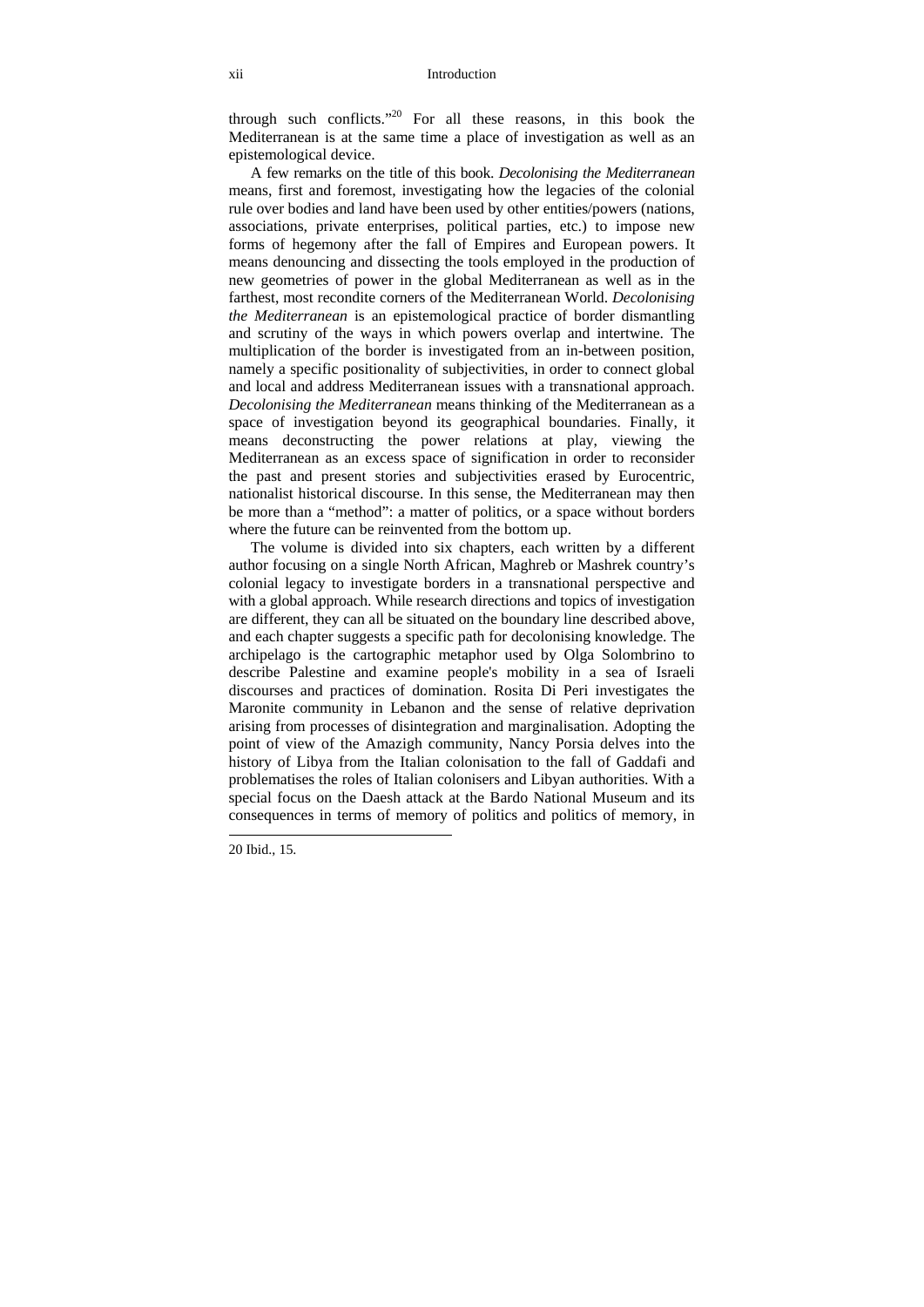the fourth chapter I analyse the combined effect of memory, colonial legacy and new forms of power on the creation of various forms of Tunisian identity. Adopting a "global microhistory" approach, Andrea Brazzoduro focuses on the creation of an artificial divide in order to "invent" decolonisation and differentiate the Frenchness of metropolitan France from that of Algeria, with important consequences on the production of identity. In the last chapter Laura Odasso focuses on Moroccan migrations to Belgium and France and how the production of the Mediterranean border has a direct bearing both on immigrants' memories and on feelings of belonging to a collective and communitarian identity. Finally, identifying some common recurring themes in the *different practices of decolonisation presented in the book,* an afterword by Gaia Giuliani draws on and highlights cultural continuities and discontinuities and offers insightful reflections on the Mediterranean.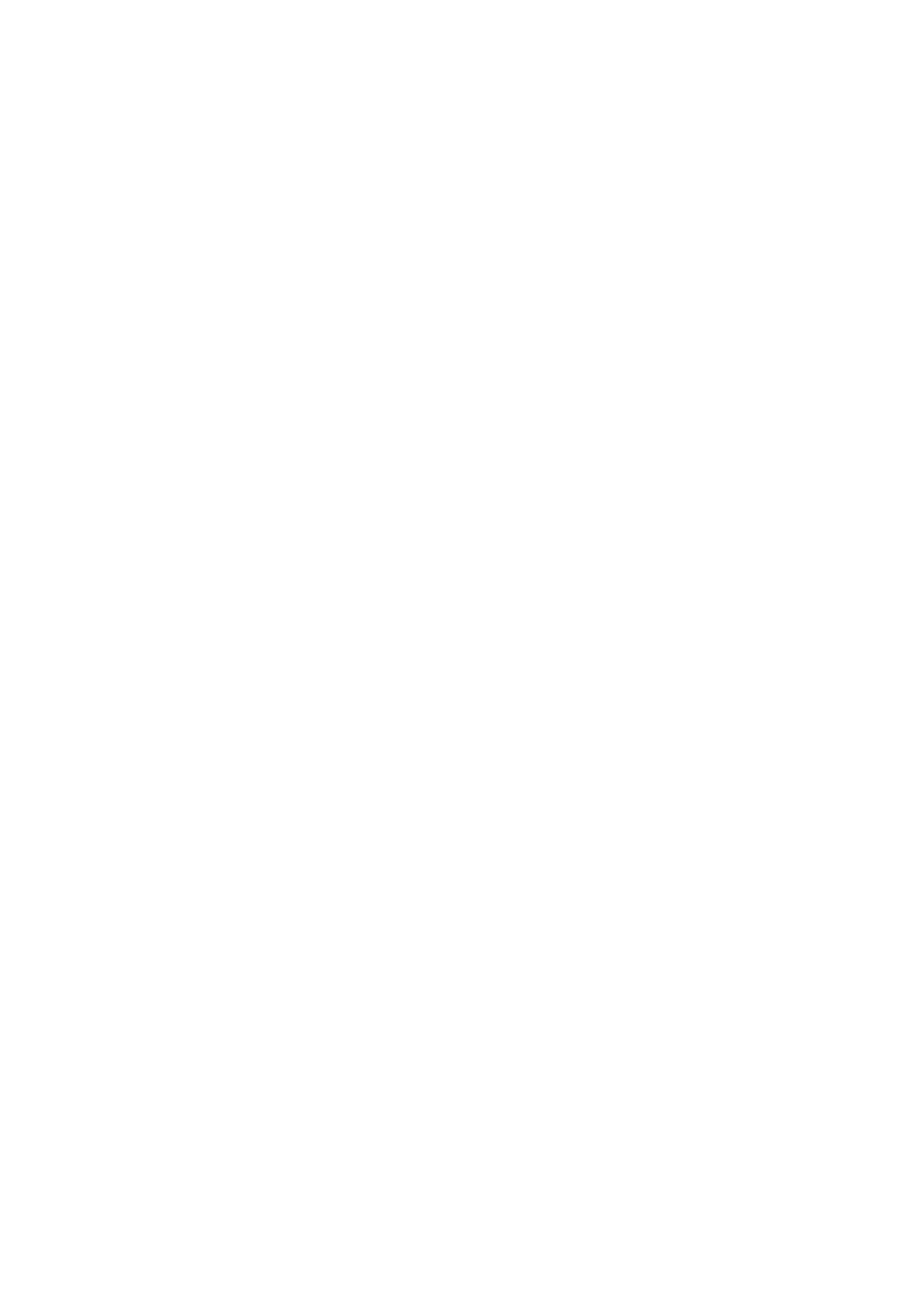### CHAPTER ONE

# WHERE IS PALESTINE? NOTES ON PALESTINE AND THE (POST)COLONIAL

## OLGA SOLOMBRINO

### **Palestine disappearing, becoming an archipelago. An introduction**

When I began hill walking in Palestine a quarter of a century ago, I was not aware that I was travelling through a vanishing landscape. (Shehadeh 2008, xi)

With these words, Palestinian lawyer and writer Raja Shehadeh introduces his lyrical and melancholic book *Palestinian Walks. Notes on a Vanishing Landscape*, in which he offers a metaphorical transposition of the land and the landscapes he encounters during his walks. As he recounts his seven *sarhat* (plural of the Arabic *sarha*, nomadic walk)<sup>1</sup> through the valleys, the settlements and two *intifadas,* from the Ramallah hills to the *wadis* of Jerusalem and the ravines of the Dead Sea, he retraces, uncovers and unveils the transformations of Palestine along with his and other Palestinian lives. Over a period of twenty-six years, from 1978—eleven years after the beginning of the Israeli occupation of the West Bank—until 2006, soon after the end of the Second Intifada, what he sees when he looks at the landscape is the image of the Palestinian land slowly dissolving under his feet.

<sup>1</sup> In Shehadeh's words: "To go on *sarha* is to roam freely, at will, without restraints. […] The commonly used noun *sarha* is a colloquial corruption of the classical word. A man going on *sarha* wanders aimlessly, not restricted by time and place, going where his spirit takes him to nourish his soul and rejuvenate himself. But not any excursion would qualify as *sarha*. Going on a *sarha* implies letting go." In Raja Shehadeh, *Palestinian Walks: Notes on a Vanishing Landscape*  (London: Profile, 2008), 2.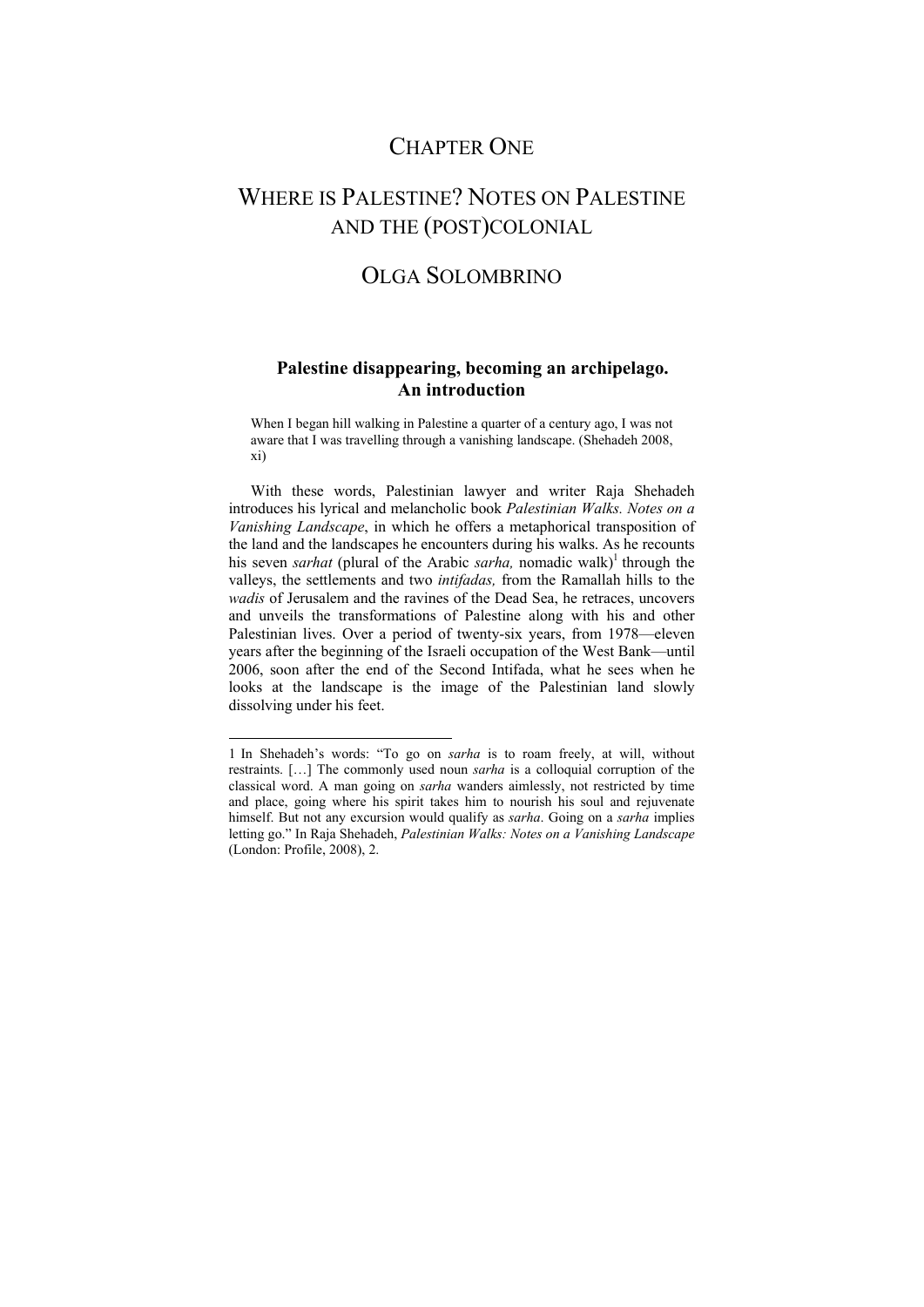#### 2 Chapter One

In his personal journey through space and time—a dissolving space and a suspended time—his *sarhat* reproduce the sense of communion generated by a reiterated affective encounter with the land, becoming a three-dimensional and sensorial translation of that process of re-invention and falsification of Palestine which involves topography and geological transformations as well as "the relationship between geography, history and the way of life of its inhabitants."<sup>2</sup> Connecting his personal biography to the biography of those hills, Shehadeh traces the evanescent lines of a Palestinian land that is increasingly less walkable and recognizable. The aggressive intrusion of Israeli settlers, the construction of a separation wall, and the growing *enclavization* and *bantustanization* of Palestinian villages are only part of the immediate evidence of a continuous project of violation and desecration of the land.

As our Palestinian world shrinks, that of the Israelis expands, with more settlements being built, destroying for ever the wadis and cliffs, flattening hills and transforming the precious land which many Palestinians will never know<sup>3</sup>

In his narrative Shehadeh reflects on what seems to be nowadays an acknowledged state of affairs, that the eroded Palestinian land has morphed into the form, and essence, of an archipelago—a cartographic and metaphoric representation that immediately conveys the strategies and effects of the politics of space (and displacement) at stake in the occupied Palestinian territories. It has been argued that the archipelago configuration appropriately describes the arbitrariness and ephemerality of Palestinian sovereignty and mobility, and the loss of Palestinian land in the last decades. The Palestinian land is now made up of metaphorical islands of Palestinian sovereignty, barely connected and immersed in an ocean of Israeli control<sup>4</sup>

<sup>2</sup> Ibid., 17.

<sup>3</sup> Ibid., 17-18.

<sup>4</sup> Many scholars, geographers and architects use the metaphor of the archipelago to describe the current Palestinian situation in the West Bank. Here, I specifically refer to the work of Léopold Lambert, *The Palestinian Archipelago: A Metaphorical Cartography of the Occupied Territories*, The Funambulist Pamphlets, vol. 6 Palestine (Brooklyn, NY: punctum books, 2013) but see also Alessandro Petti, *Arcipelaghi ed enclave. Architettura dell'ordinamento spaziale contemporaneo* (Bruno Mondadori: Milano, 2007), and more in general, on the relevance of space as both field and instrument of war in Palestine: Eyal Weizman, *Hollow Land: Israel's Architecture of Occupation* (London: Verso, 2007).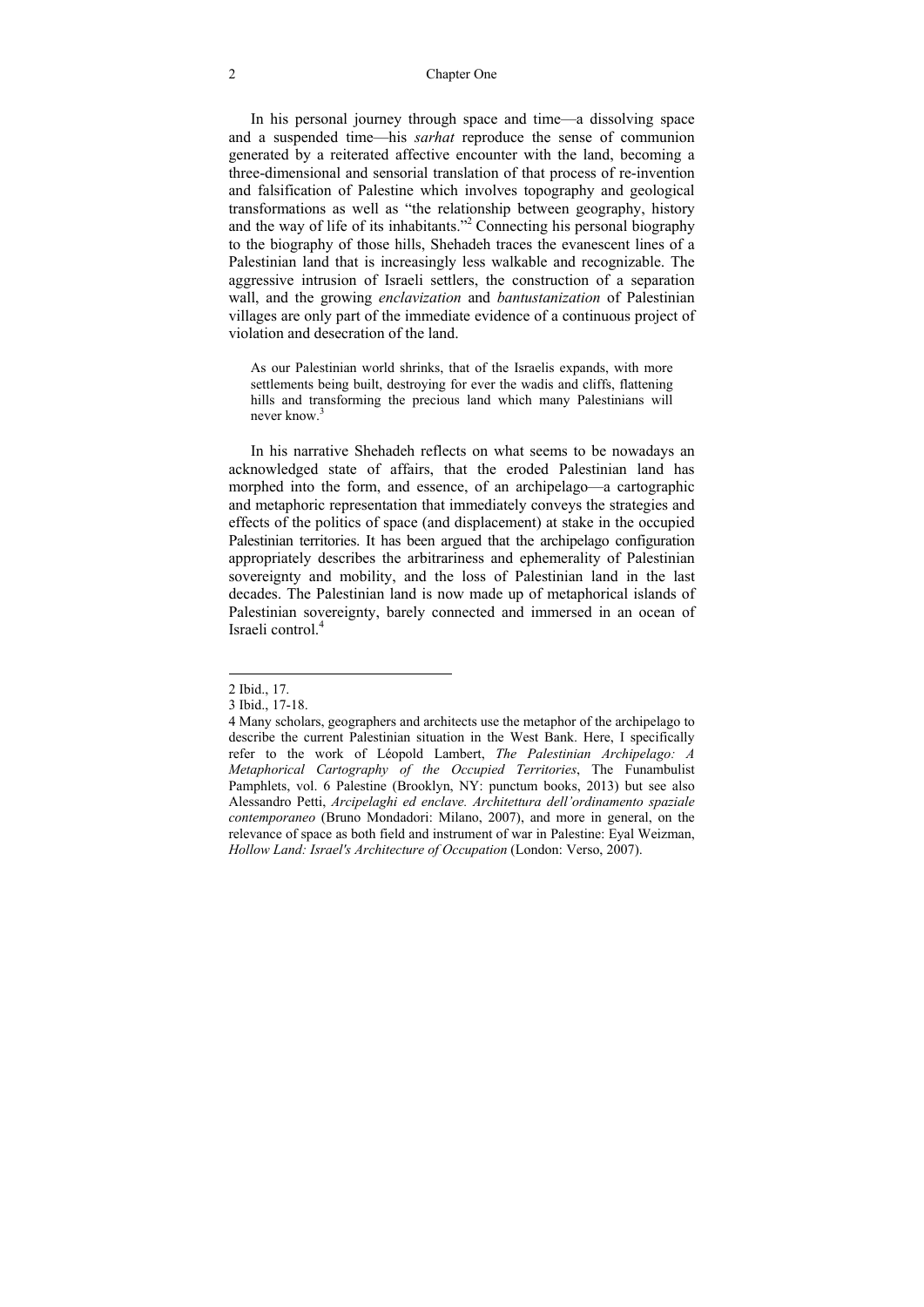

Figure 1.1 West Bank Archipelago. Map drawn by Léopold Lambert. Source: thefunambulist.net. Accessed 07/04/16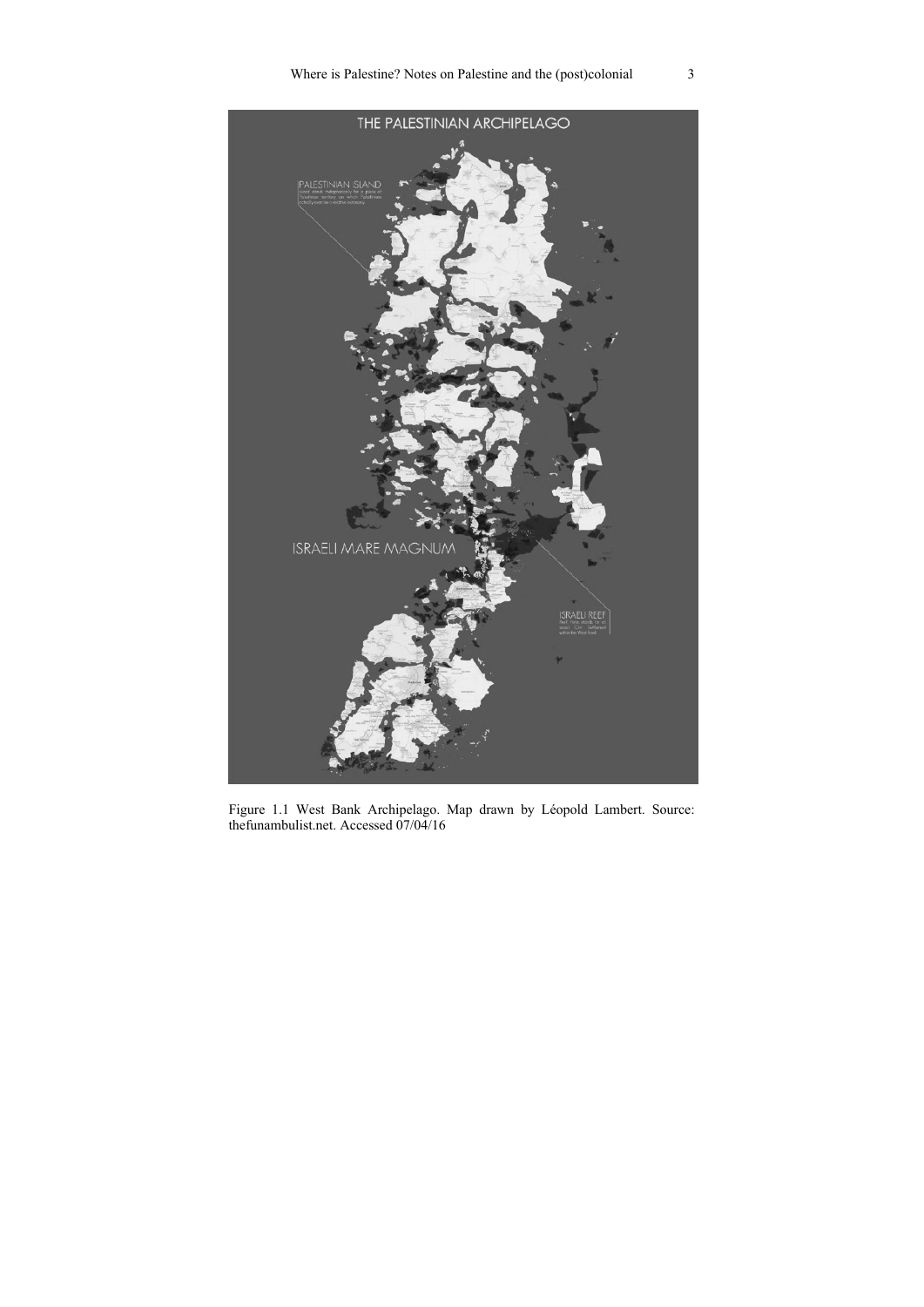#### 4 Chapter One

The bio-politics of movement and the political economy of life and death are—on the Israeli side—the only reasonable factors in determining the fluidity of waters as an interactive but arbitrary mechanism of internal bordering. The only certain consequence is the uncertain and precarious existence of Palestinians, who can never be confident that they will be allowed to cross from one island to another, from home to work, from work to family hangouts. Although just one of many constraints imposed on Palestinians, the impossibility of moving freely in what should be their land makes explicit the appropriateness of using the archipelago figure to critically describe the spatial layout of the Palestinian territories.

Now that Palestine is drowning in a sea of colonialist expropriation, its fragmented geography and uncertain coordinates suggest unpredictable responses to the multifaceted question "Where is Palestine?" Taking into account the landscape and the territory as well as Palestinian bodies and lives, Shehadeh's perspective on space suggests a different way of looking at the evolution of the process of dissolution of Palestine. Not only is this relevant in providing evidence of Israeli subjugation of the Palestinian people, but also in recording Israel's relentless colonialist project.

Drawing from these insights, this essay will trace continuities and discontinuities in the formations of power that have characterised the Palestinian context since the birth of the state of Israel and before. It will mobilise geography in a combined approach with other forms of knowledge, seeking to uncover how the Israeli policy of dominance, control and hegemony is contextualised and performed in the Palestinian territories as part of a persistent colonial strategy involving the land and its resources along with its population, its history and its culture, and how it all combines to endanger the very existence of Palestine on multiple levels.

#### **Palestine: a living archive of coloniality**

The configuration of power in present-day Palestine was partially but emblematically evident in media images of the latest Israeli attack on Gaza in the Summer of 2014. News reports showed footage of Gazawi families digging through rubble and dust to find their loved ones during the brief ceasefires, counting and grieving the dead or moving hastily in fear, finding shelter in UNRWA schools, dodging sniper fire. As Sherene Seikaly wrote at the time:

These are but a few of the scenes of Gaza 2014. They are painful in their immediacy. But their familiarity is also a source of injury. They do not belong to this time or this place alone. They are instances in what is now a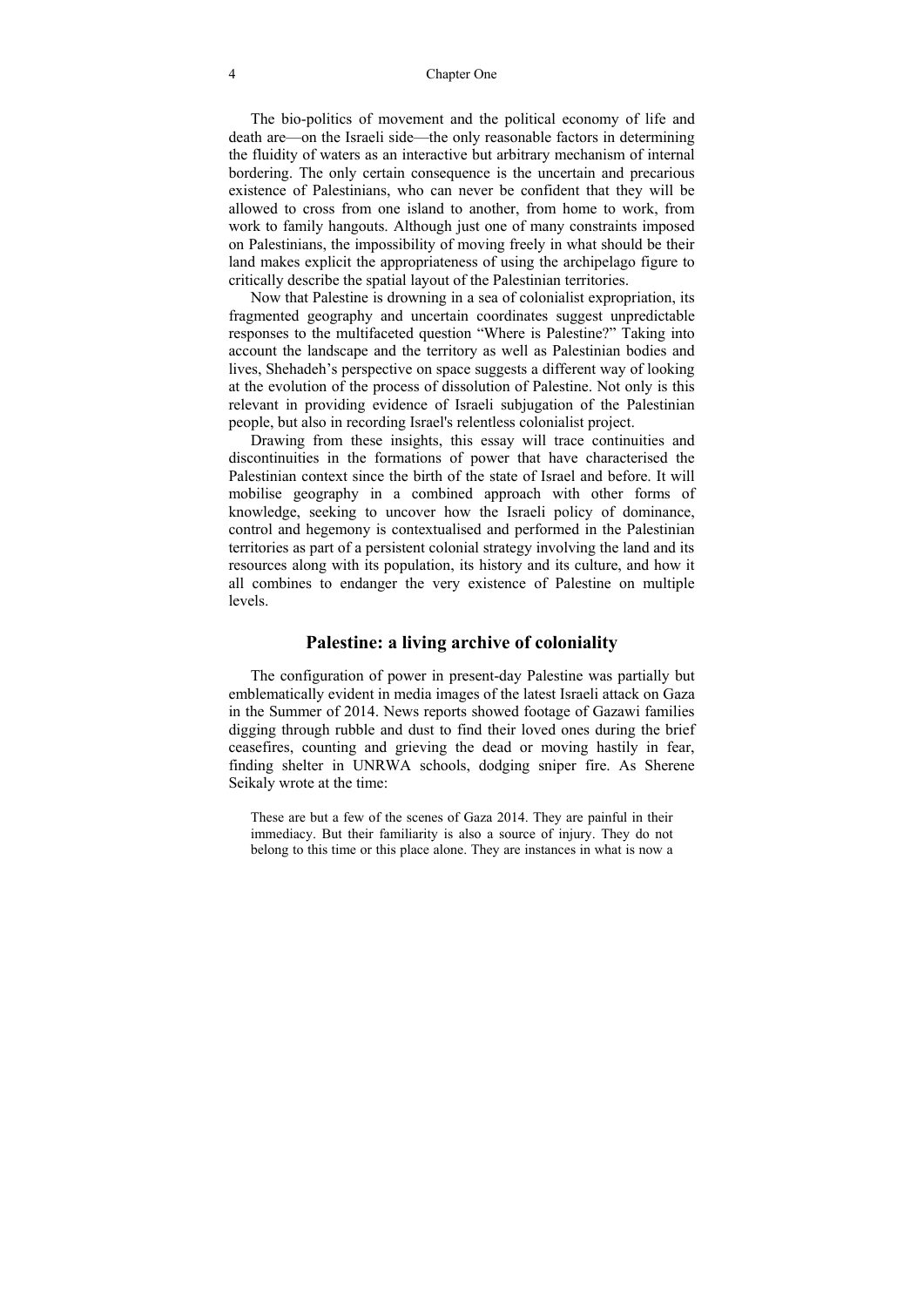century-long confrontation with colonialism. They are part of an archive that is the Palestinian condition.<sup>5</sup>

As Seikaly pointed out, those enduring visual representations perfectly described the continuity of the Palestinian colonial archive and its rationale. This is the same colonial violence that symbolically links the numerous and indiscriminate killings by the military with the collective punishments and the settlers' "price tags," or the 1948 Deir Yassin carnage with the 1953 Qibya attack and the 1982 Sabra and Shatila massacre—where the Israelis, together with the Lebanese Phalangist militia, wiped out the Palestinians from the two refugee camps in the southern suburbs of Beirut.

Demolished houses, depopulated villages, expropriated land, the creation of buffer zones, Palestinian eviction and displacement, but also racist laws and cultural appropriation: these are the practices that emerge from the rubble and dust of the Palestinian archive. This is the historical recurrence of the Zionist strategy of land appropriation, which led to the explosion of the Palestinian geography and the fragmented configuration of the *bantustanized* and non-contiguous districts poetically described by Shehadeh.

The archive of the Palestinian condition is the demonstration of a past which never passed: it has become a permanent present and points to a miserable, crumbling future. Not only is this archive condensed and represented by historical events, but also by overlapping and intertwined individual and family stories, biographical recollections, and landscape metamorphosis. All together, they shape a collective memory where land and bodies are at the same time victims, witnesses and evidence of the enduring colonialism and its thinly-veiled attempts at removing the Palestinian population from their land while denying their claim for a rereading of history. Today, the artificial forests, the Hebrewized toponyms, the Separation Wall and the illegal settlements with their red-tiled roofs clustered on mountain tops (so as to be easily identified from afar as Israeli and reinforce the difference between "us" and "them") tell the story of Palestine: the target of a process of transfiguration and falsification, the memory of its land tampered with and confused.

Thus, the deconstruction of Israel's dominant and hegemonic narrative becomes increasingly urgent. Before blowing the dust off records, announcements, papers and interviews, however, the layers of the territory

<sup>5</sup> Sherene Seikaly, "Palestine as Archive," *Jadaliyya* (Aug 1, 2014), accessed September15, 2014, http://www.jadaliyya.com/pages/index/18760/palestine-as-archive.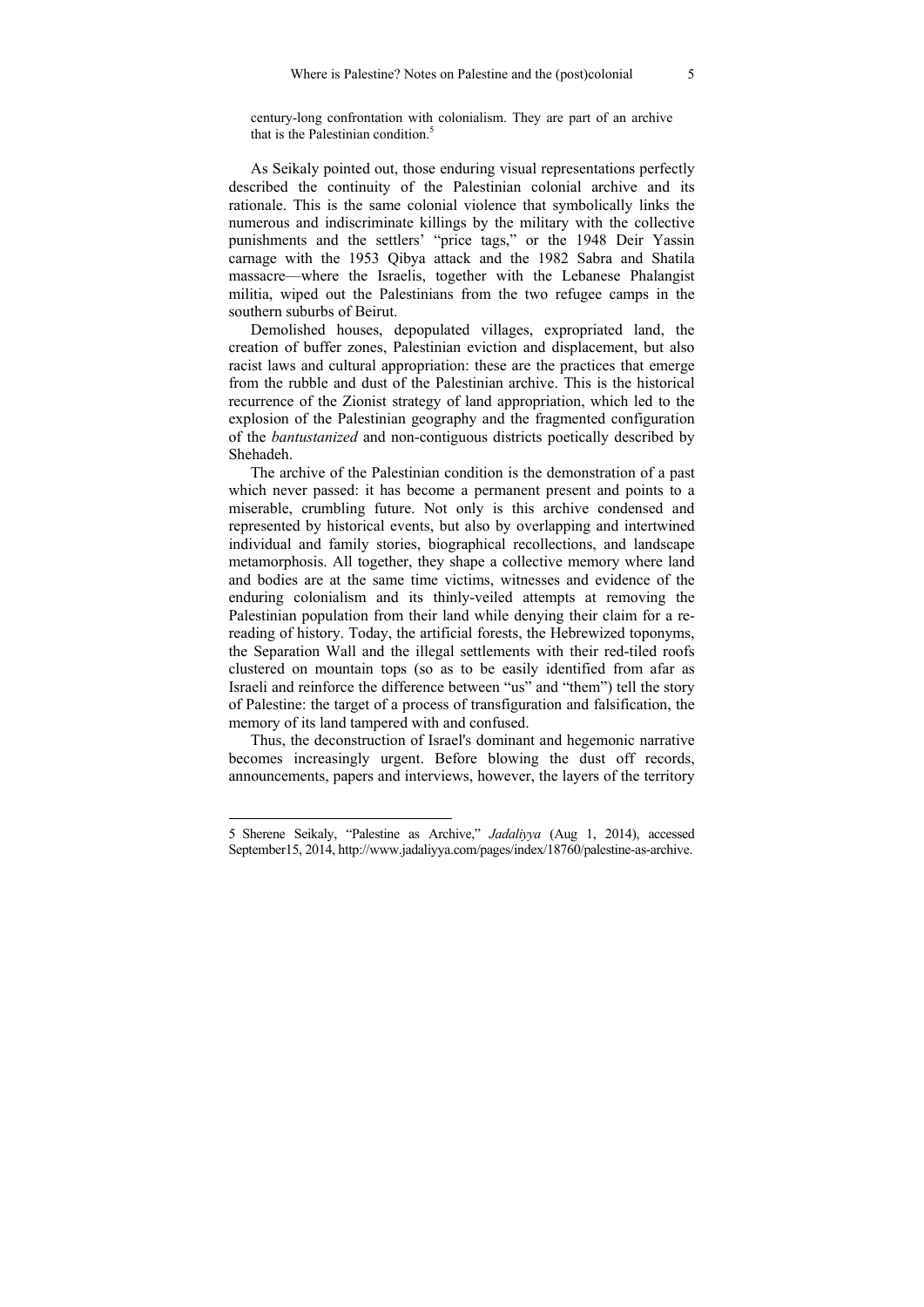and of the bodies that have been inhabiting it through endless, acute recurrences need to be slowly unfolded.

The point zero of this archive should probably be dated long before 1948, the year of the Palestinian Nakba and of the birth of the State of Israel, $6$  for its traces lie in the history of European colonialism. While the *Nakba* is still an unquestionable historical event that has shaped the past and the present of Palestine, representing "the ineluctable climax of the preceding Zionist colonisation and the great watershed in the history of the Palestinian people, marking the beginning of their Exodus and Diaspora,"<sup>7</sup> the role of the European colonial administration in setting the scene for the events that followed should not be neglected.<sup>8</sup> It was the European role in bringing about the demise and division of the Ottoman Empire, together with the suppression of the Arab awakening during and between the two World Wars, that would subsequently mark the political cartography of the region. Within this historical constellation, the European Zionist dream of uniting the diaspora in a Jewish state was formed. The famous Balfour Declaration of 1917, with which the British government claimed to "view with favour the establishment in Palestine of a national home for the Jewish people,"<sup>9</sup> was only one in a series of events that preceded the collapse of the Ottoman Empire and the establishment of the British Mandate for Palestine, subsequently framing the Zionist project within the geometry of power of the larger colonialist context of imperialist Europe. In the wake of colonial Europe's long-established tradition of conquest in

j

<sup>6</sup> On the 14<sup>th</sup> of May 1948, with a unilateral Declaration of Independence, Israel officially declared its birth, simultaneously entering the post-colonial phase after the British Mandate, an ideological move seen "as an attempt to re-contextualise the new Zionist territorial entity as one established against, not via, colonialism" willingly placing itself among all those states that, after World War II, were conquering their independence after colonial rule (Massad 2006, 19). Israel, which had already commenced its ethnic cleansing activities uprooting nearly 250,000 Palestinians (see Pappé, 2006), was attempting to capitalise on anti-colonial sentiments against the British Mandate, while at the same time the future saga of dispossession, and of being exiled by the exiled, was becoming clear to Palestinians.

<sup>7</sup> Walid Khalidi, *All that remains: the Palestinian villages occupied and depopulated by Israel in 1948* (Washington, D.C.: Institute for Palestine Studies, 1992).

<sup>8</sup> See also Di Peri in this volume for the case of Lebanon.

<sup>9</sup> Excerpt from The Balfour Declaration, November 2, 1917, accessed April 19, 2106, full text at:

http://www.mfa.gov.il/mfa/foreignpolicy/peace/guide/pages/the%20balfour%20de claration.aspx.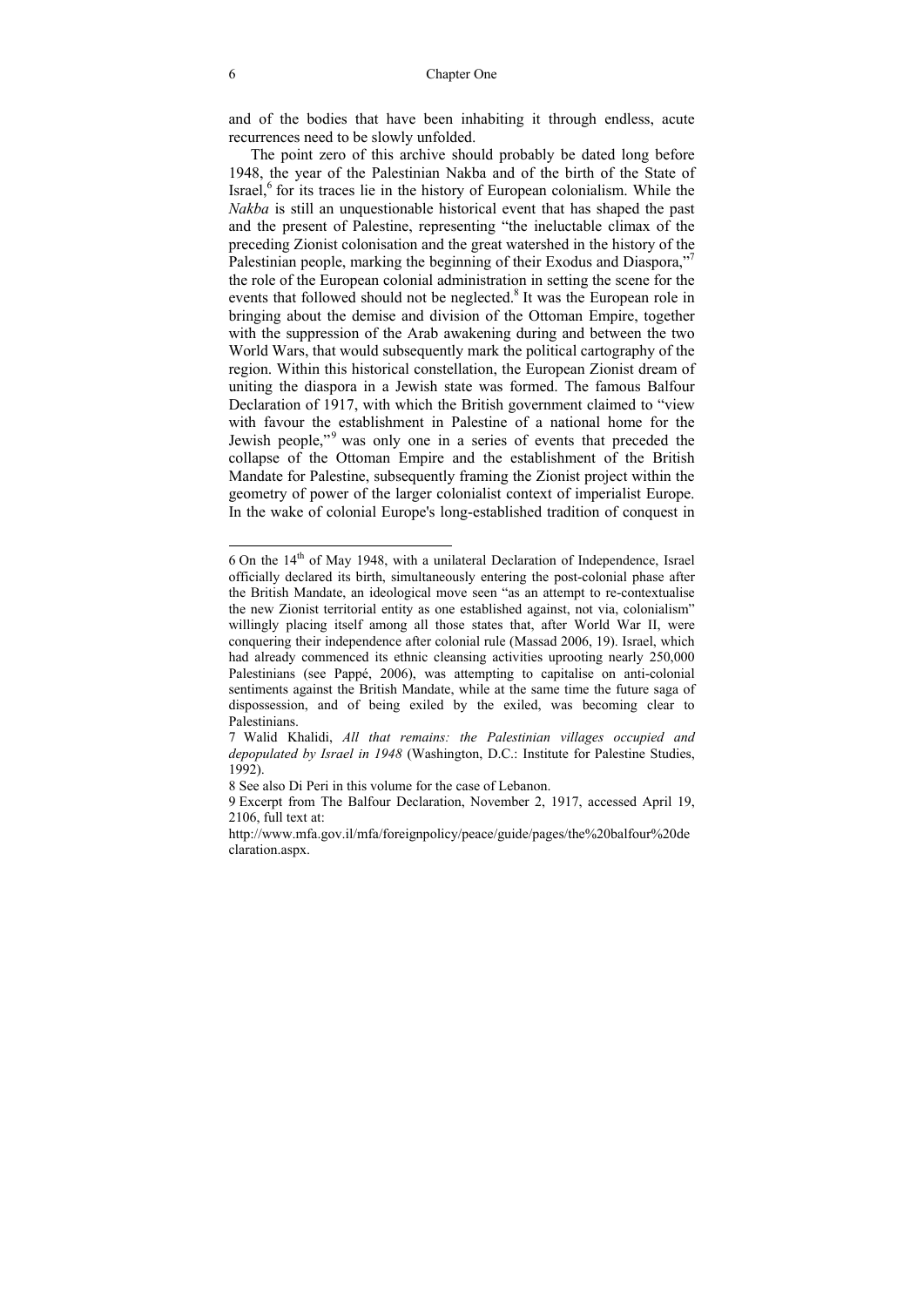the New World, the modern Zionist discourse also fabricated the image of Palestine as an empty space where the community would settle and recompose itself while at the same time serving as "an outpost of civilization against barbarism." 10 It was an ideological and cultural commitment, on the frontiers of the West, that fitted perfectly with the civilising mission pursued by colonial Europe. Palestine was described as an arid desert, ready to flower once the Western narrative of moral and technological progress was applied. Drawing from this discourse are the Israeli propaganda of "Making the Desert Bloom" and the description of the indigenous population as a "coward, hypocritical and false [race]," a "semi-savage people"11 destined to be replaced.

Focusing on such historical connections with European colonialism helps us better understand how this ideology has paved the way for and supported the advancement and justification of Zionism as a colonial movement, from the earliest Jewish settlements in Palestine up to the present time. In Derek Gregory's words:

The performance of this imaginative geography, with its colonial couplets of darkness and light, waste and civilization, proved to be a model for subsequent conquest and settlement.<sup>12</sup>

Indeed, the State of Israel was established and imposed its presence on the pre-existing Palestinian population through that particular form of colonialism called *settler colonialism.* While colonial rule is usually aimed at the exploitation of native labour, resources and markets, in this case that at the exploration of harve about, the elimination of the pre-existing community, its replacement by exogenous populations, and a claim for sovereignty.<sup>1</sup> In undertaking this process, Israel's strategy used mythology and rhetorical tools wrapped up in historical justification, such as the famous Zionist slogan "a land without people for a people without land." This cornerstone of Israel's revisionist policy was publicly recalled several years after 1948 by Golda Meier, the Israeli Prime Minister at the time, in her famous statement:

<sup>10</sup> Theodor Herzl and Sylvie d'Avigdor, *A Jewish state: an attempt at a modern solution of the Jewish question* (London: D. Nutt, 1896).

<sup>11</sup> Benny Morris, *Righteous victims: a history of the Zionist-Arab conflict, 1881- 1999* (New York: Knopf, 1999), 43.

<sup>12</sup> Derek Gregory, *The colonial present: Afghanistan, Palestine, and Iraq* (Malden, MA: Blackwell Pub, 2004), 82.

<sup>13</sup> On the analysis of Israeli colonialism as *settler colonialism*, see, among others, the collective issue of *Settler Colonial Studies*: Omar J. Salamanca et al., "Past Is Present: Settler Colonialism in Palestine," *Settler Colonial Studies* 2, no. 1 (2012).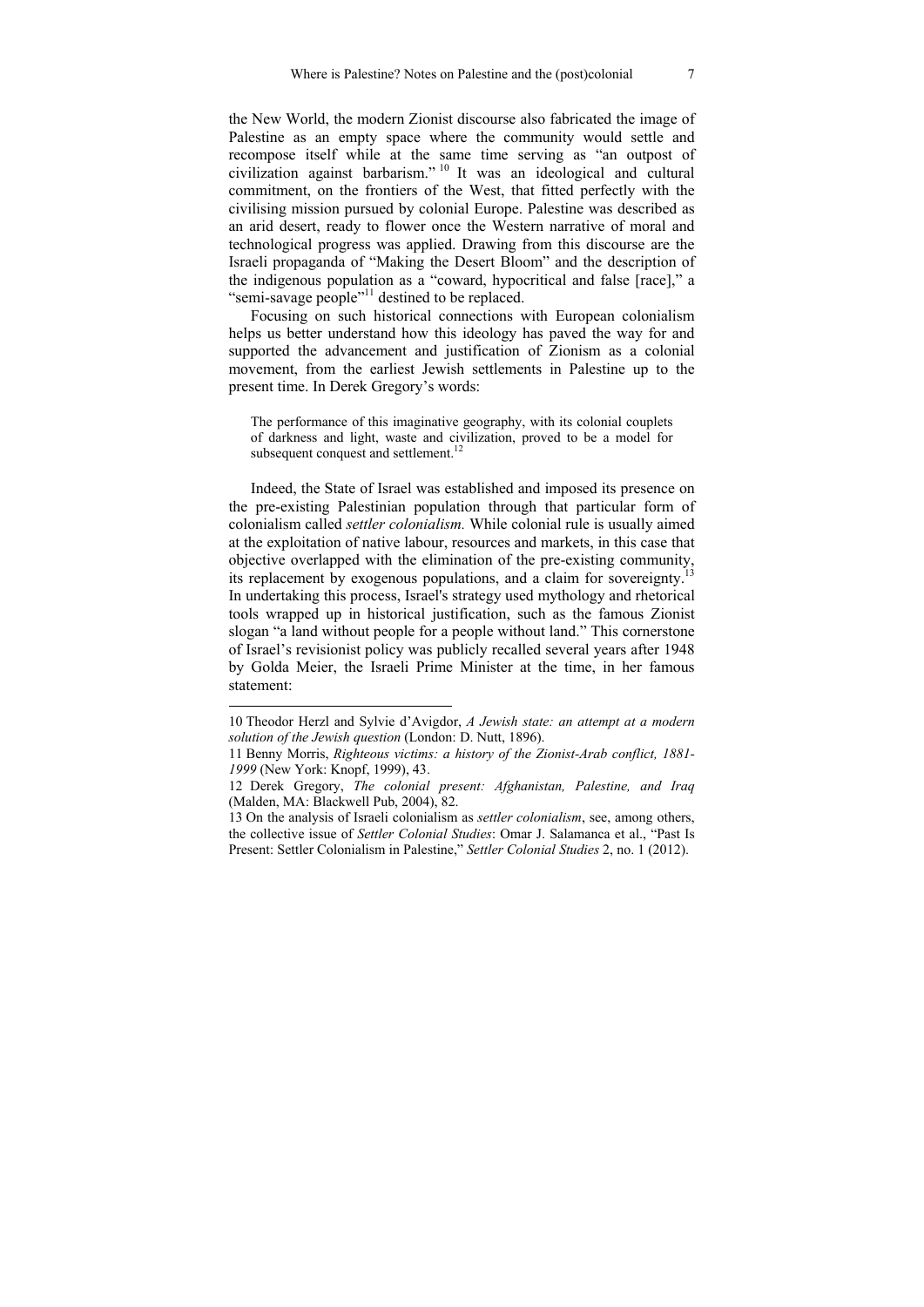There was no such thing as a Palestinian people. It was not as though there was a Palestinian people considering itself a Palestinian people and we came and threw them out and took their country away from them. They did not exist.14

Golda Meier's words were unequivocal, and the acceptance of such a narrative of refusal and denial by the West demonstrates how Zionism "was (and remains) not just about the colonisation of Palestinian land, but also about colonising minds—Jewish, Arab, European, American." <sup>15</sup> Many historical accounts unquestionably acknowledge that the territory was already inhabited by both Arabs and Jews before the Palestinian Arab population began to be forcibly expelled and dispersed.16 Israeli practices and propaganda testify to the persistent use, albeit in a different manner, of the colonial logic of *Terra Nullius*, employed to justify the removal and dispersal of indigenous peoples from their land and pave the way for occupation, exploitation and appropriation. The *Terra Nullius* doctrine, conceiving of the land as formally unoccupied upon arrival of the coloniser, conceptually connects all the different colonial ventures of the West and is further signified by the practice of coining new topographic names—expressing the idea that the semantics of the soil can start all over and open new frontiers. It should also be seen as a socio-political apparatus disseminating a logic of ethnic segmentation and developing a form of governmentality based on exclusion systems, which eventually take on the nature of necropolitics or thanatopolitics.<sup>17</sup>

The unconscious and collective operation of Zionist desire, as perceived through the abstract machines of Terra Nullius, continues to capture a

<sup>14</sup> Golda Meier's statement was widely reported in the press, e.g., *The Sunday Times* (June 15, 1969) and *The Washington Post* (June 16, 1969). Her controversial claim was a clear reference to what the Zionist leader Israel Zangwill, an Anglo-Jewish writer and spokesperson for the Zionist movement, had stated in 1920, acknowledging the existence of Palestinians but not as a people. From then on, he referred to the Zionist venture as "a people without a land returning to a land without a people," and eventually affirmed: "there is no Arab people living in intimate fusion with the country, utilising its resources and stamping it with a characteristic impress: there is at best an Arab encampment." (Svirsky 2010, 225).

<sup>15</sup> Nur Masalha, *The Palestine Nakba: decolonising history, narrating the subaltern, reclaiming memory* (London: Zed Books, 2012), 5.

<sup>16</sup> Masalha, *The Palestine Nakba;* Khalidi, *All that remains*; Joseph Andoni Massad, *The Persistence of the Palestinian Question: Essays on Zionism and the Palestinians* (London: Routledge, 2006).

<sup>17</sup> Anchille Mbembe, "Necropolitics," *Public Culture* 15, no. 1 (2003): 11-40; Ronit Lenṭin, *Thinking Palestine* (London: Zed Books, 2008).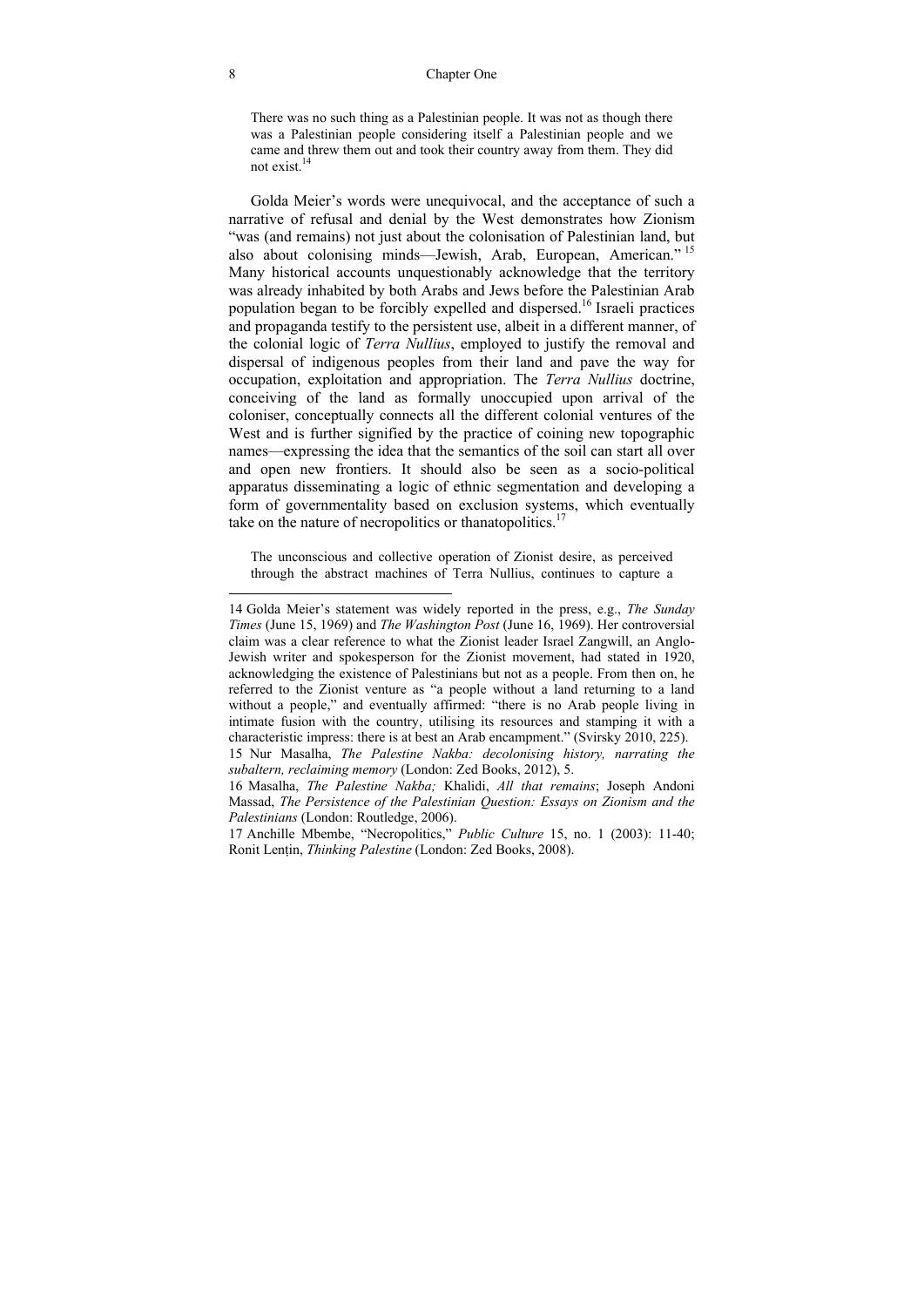given historical tract of civilized terra as the object for human and cultural nullification – for the purpose of making it into another kind of civilized terra.18

Svirsky specifically links the *Terra Nulliu*s doctrine to the question of the *disappearance of the Other,* interpreted as "the continuing social production of collective displacement-and-replacement within a particular form of settler-colonialism—Zionism,"19 and argues that it has evolved into a productive social machine. Following his reflections, it would seem that Israeli colonialism and nullification practices most probably differ from the logic of conquest and territorial redefinition shared by other colonialisms, for they are reinvigorated by a nationalist fantasy expressed in the research and production of displacement, relocation and thus disappearance of the Other, the disappearance of Palestinians.

The consequences of this nationalist fantasy are quite evident both at the material and at the discursive level. *Politicide*, the gradual but systematic attempt to annihilate the Palestinian population, or, in Kimmerling's words, "the dissolution of the Palestinian people's existence as a legitimate social, political and economic entity,"<sup>20</sup> is closely related to the events of 1948 but it also goes further. If 1948 represents an irrefutable keystone in the history of Palestine, marking the beginning of the uprooting of the Palestinians, the dismemberment, and the de-Arabisation of historical Palestine, its results cannot be simply regarded as an historical product, but rather as an ongoing process: "the Nakba in 1948 is not simply a precondition for the creation of Israel or the outcome of early Zionist ambitions; the Nakba is not a singular event but is manifested today in the continuing subjection of Palestinians by Israelis."<sup>21</sup> The ways in which the Palestinian uprooting and *politicide* were conducted involved not only governmental and social apparatuses, but also—quite intensely the Palestinian cultural context, place names, geography. Immediately after 1948, 800,000 Palestinians were expelled and 531 villages were destroyed; the Israeli military administration and the Jewish National Fund (JNF) carried out the tasks of denying and preventing the return of Palestinians. They were complicit in launching the process of expropriation and appropriation of the Palestinian historical and cultural past.

<sup>18</sup> Marcelo Svirsky, "The Production of Terra Nullius and the Zionist-Palestinian Conflict," in *Deleuze and the Postcolonial*, ed. Simone Bignall and Paul Patton (Edinburgh: Edinburgh University Press, 2010), 220.

<sup>19</sup> Ibid.*,* 221.

<sup>20</sup> Baruch Kimmerling, *Politicide: Ariel Sharon's wars against the Palestinians* (London: Verso, 2003), 3-4.

<sup>21</sup> Salamanca et al., "Past is present: settler colonialism in Palestine," 2.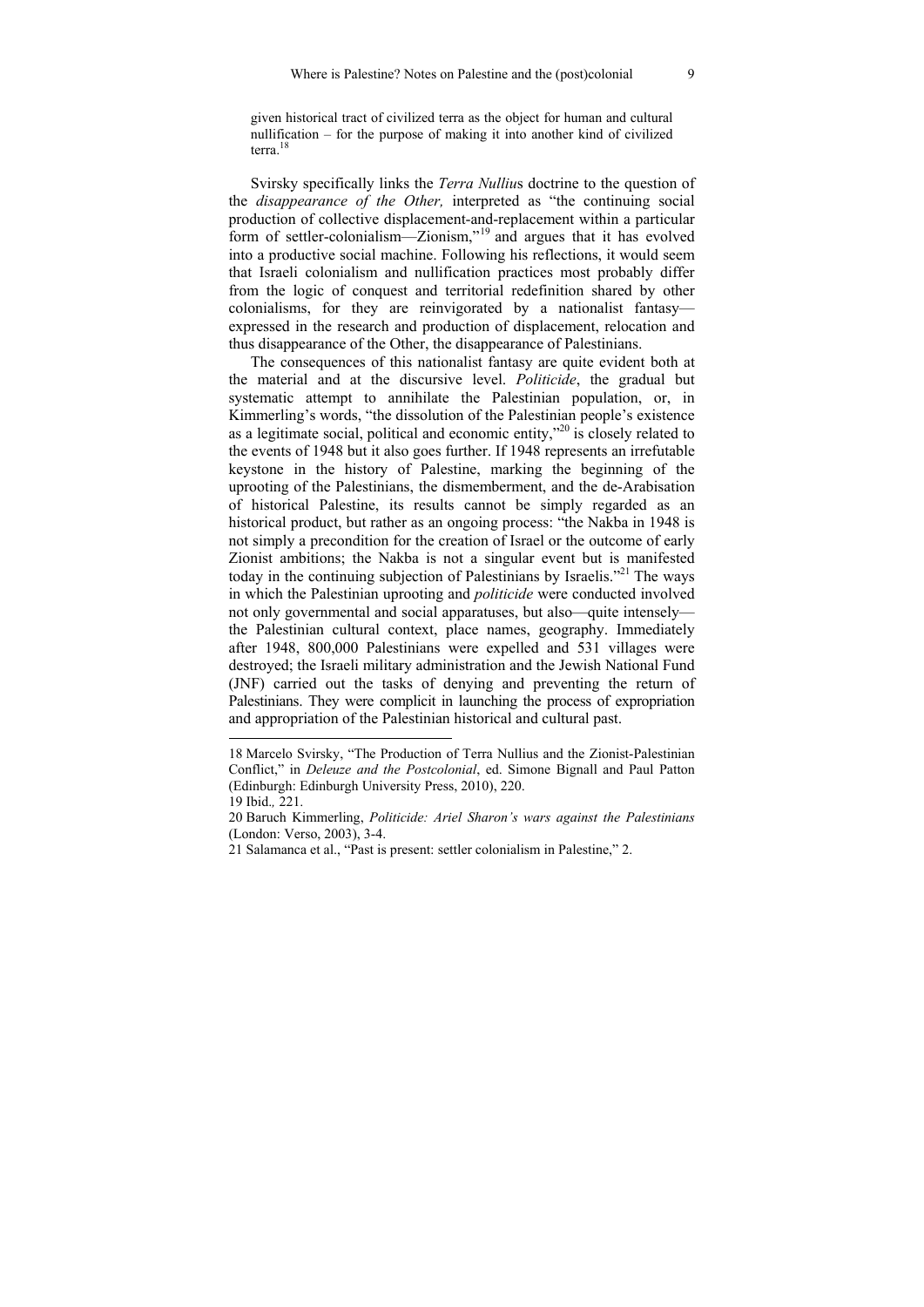Reinforced by military operations that declared many evacuated villages to be closed military zones, the persecutions, the dispersion, the dispossession and the land theft continued throughout the following decades, effectively preventing Palestinians from returning to their homes. Not only did the *politicide* lead to the de-legitimisation and marginalisation of Palestinians, but their expulsion was also transmuted into a systematic and sweeping operation, as Ilan Pappé argues in *The Ethnic Cleansing of Palestine* (2006). From then on, the name of Palestine was erased from the maps, and the JNF was given the task of perpetuating the aforementioned Zionist myth that saw Palestine as an empty and barren land before the arrival of Zionism. Among the many tactics deployed was the transformation of the natural environment: conifers were imported from Europe and planted to create national parks and forests—meant to replace the Palestinian vegetation, rich in olive, almond and fig trees, and at the same time erase all memory of the Palestinian Nakba and life in the pre-Nakba world. The parks, built on the ruins of Palestinian villages whose inhabitants had been forced into exile or to live in refugee camps, replaced the Palestinian sites of memory and trauma with the Israeli places of entertainment and fun. At the same time, the afforestation process carried out by the JNF was aimed at transforming the Palestinian landscape into a European-Jewish one and at *green-washing* the memory of the territory while simultaneously destroying Palestinian villages and replacing them with new Jewish ones. Both processes served the purpose of inventing a new Jewish identity.

Hence, alongside *politicide,* Israel developed a process of *memoricide*, as Nur Masalha calls it*,* the systematic eradication of the expelled Palestinians and their personal holocaust from the Israeli national memory: removing their history and their cultural heritage, erasing their villages and towns from official memory, ordering military censorship and denying Palestinians the right to commemorate the victims of Zionist massacres. Palestinian documentation centres were appropriated by the Israeli government, if not destroyed, to expunge all evidence of a former demographic reality from history, $^{22}$  a policy which was necessary not only

<sup>22</sup> As reported by Nur Masalha, the systematic destruction of Palestinian infrastructure in 1948 and the appropriation of the records, documentation and cultural heritage of the Palestinians continued after the Nakba. The research institutions and archival documentation centres continued to be regularly raided and their documents confiscated by Israeli forces, as widely documented in the cases of the Palestinian Research Centre in Beirut in 1982 and the Arab Studies Society archive in East Jerusalem in 2001. Also, during the Israeli reoccupation of Palestinian cities in 2002, many Palestinian institutions across the West Bank, such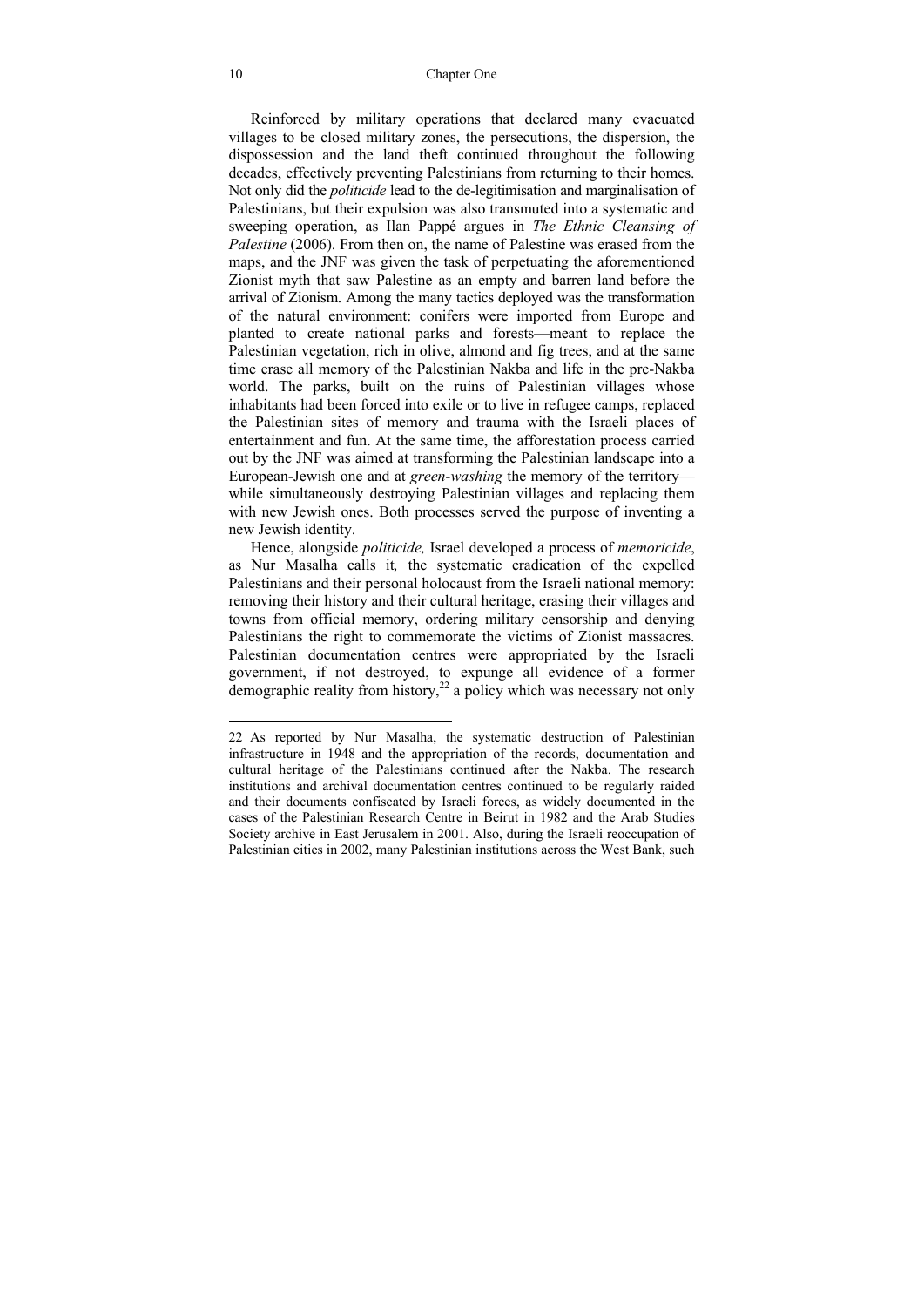to strengthen the claims of the Jewish state, but also to support the idea of that "unbroken link between the days of Joshua and the Israeli state."<sup>23</sup> In one of history's ironies, the Martyrs Forest (Ya'ar HaKdoshim), built in West Jerusalem by the JNF in 1951 to commemorate six millions Jews murdered during the Holocaust, was built on the ruins of the depopulated Palestinian villages of Bayt Mahsir and Suba, now buried beneath new villages, commemorative plaques, picnic areas, bike paths and archaeological sites.<sup>24</sup> In a similar way, construction of the Museum of Tolerance in Jerusalem has been progressing since 2004, despite the chosen site being on the Mamilla Cemetery grounds. Renowned for being a historic Muslim burial place, the cemetery houses several Sufi shrines; some of Prophet Muhammad's companions were buried there, as well as other prominent intellectuals and Jerusalemite personalities.

Thus, a geography of dispossession is articulated on expropriated lands and overlapping memories. This is how the settler colonial structure that provides a firm basis for Israeli practices reveals itself in a wide range of manifestations. In a plethora of Israeli tactics, the territory is always involved not only as a frame, but as the real battlefield. In his book *Hollow Land. Israel's Architecture of Occupation*, Eyal Weizman described how natural and artificial environments in Palestine are not just allegories of power relations, because space itself is a form of power and a tool of domination: not only the place where the war takes place, but the real instrument of war. Bearing this in mind, it is clear that all the processes of expropriation, destruction and consequent reconstruction of buildings, history and memory are the expression of a politics of Jewish modern state building, and space, because of its elastic and in-depth expansion, is the very tool by which this concrete invention is created. Sociologist Sari Hanafi connected the control of space with the Zionist euphemistic concept of population "transfer," arguing that:

The Israeli colonial project is 'spacio-cidal' (as opposed to genocidal) in that it targets land for the purpose of rendering inevitable the 'voluntary' transfer of the Palestinian population, primarily by targeting the space

as public libraries and public archives, were damaged and records and files were destroyed. A notable example is the vandalisation of the Khalili Sakakini Cultural Centre in Ramallah, a famous foundation dedicated to the preservation of Palestinians' cultural heritage, whose public archives were gutted and property records destroyed. (Masalha 2012, 137-8)

<sup>23</sup> Masalha, *The Palestine Nakba,* 16.

<sup>24</sup> Rochelle Davis, *Palestinian village histories: geographies of the displaced* (Stanford: Stanford University Press, 2011), 2.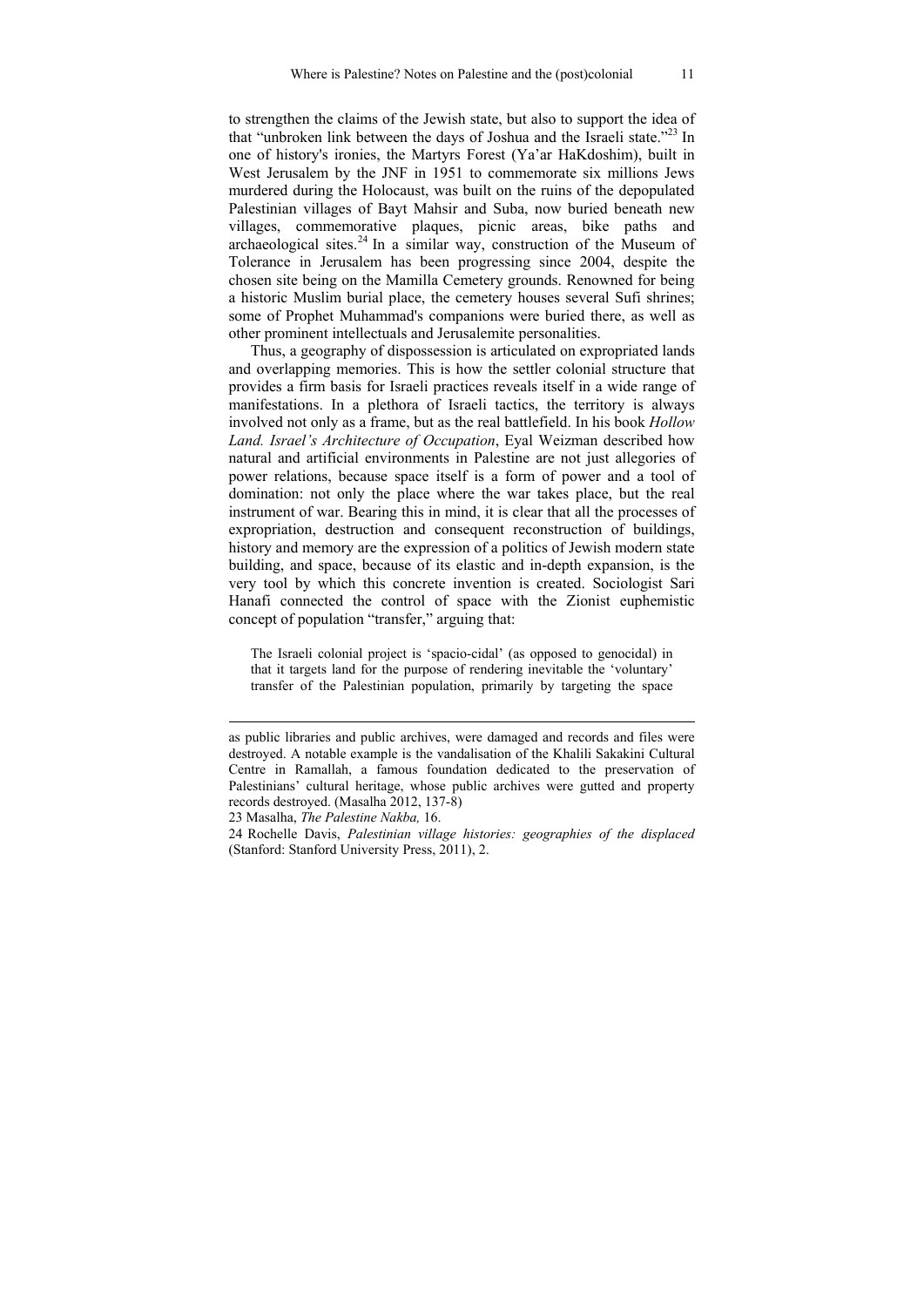upon which the Palestinian people live.<sup>25</sup>

He coined the term *spaciocide* to define that "potentiality of a structure of juridical-political delocalisation and dislocation aimed at transferring the Palestinian population whether internally or outside the fluid stateborders." 26 S*pacio*-*cidal* strategies ceaselessly produce the vanishing landscape and shrinking Palestine described by Shehadeh in his *sarhat*; a process in which "the weapons of mass destruction are not so much tanks as they are bulldozers, which have destroyed streets, houses, cars, and grove after grove of olive trees."<sup>27</sup>

*Politicide*, *memoricide* and *spaciocide*, with their array of possibilities, are some of the colonial *dispositifs* adopted by Israel and illustrate a stratified policy that works through the interaction of several layers. The obliteration of space and lives, transposed in ethnic cleansing and the expulsion of Palestinians, is supported by the configuration of a growing apartheid state that uses impenetrable ethnic and geographical barriers to prevent Palestinians' access to resources, recognition and power. The dismantling of Palestinian society, aimed at denying "the Palestinian people any independent political existence in Palestine,"<sup>28</sup> has coincided with the creation of a new state whose original population was deprived of their rights. Palestinians are racialised, cast as dangerous "others" and dehumanised, "written out of the settler state's creation myth,"<sup>29</sup> and stripped of their rights. In the alienation, eviction, dispossession and dehumanisation of Palestinians lies the unique logic of this archive: it is a living archive of coloniality.

### **Where are the Palestinians? Bringing the postcolonial back in**

When unfolding the Palestinian archive, the colonial character of the powers currently configuring Palestine can hardly be questioned. However, emphasising the persistence of colonial power in Palestine and retracing

-

gjers%C3%B8/israel-last-of-settler-colonies.

<sup>25</sup> Sari Hanafi, "Spacio-cide: colonial politics, invisibility and rezoning in Palestinian territory," *Contemporary Arab Affairs* 2, no. 1 (2009): 107.

<sup>26</sup> Ibid.

<sup>27</sup> Ibid*.*, 110.

<sup>28</sup> Masalha, *The Palestine Nakba*, 4.

<sup>29</sup> Jonas Fossli Gjersø, "Israel – the last of the settler colonies," *Open Democracy*  (September 10, 2014), accessed April 19, 2016,

https://www.opendemocracy.net/arab-awakening/jonas-fossli-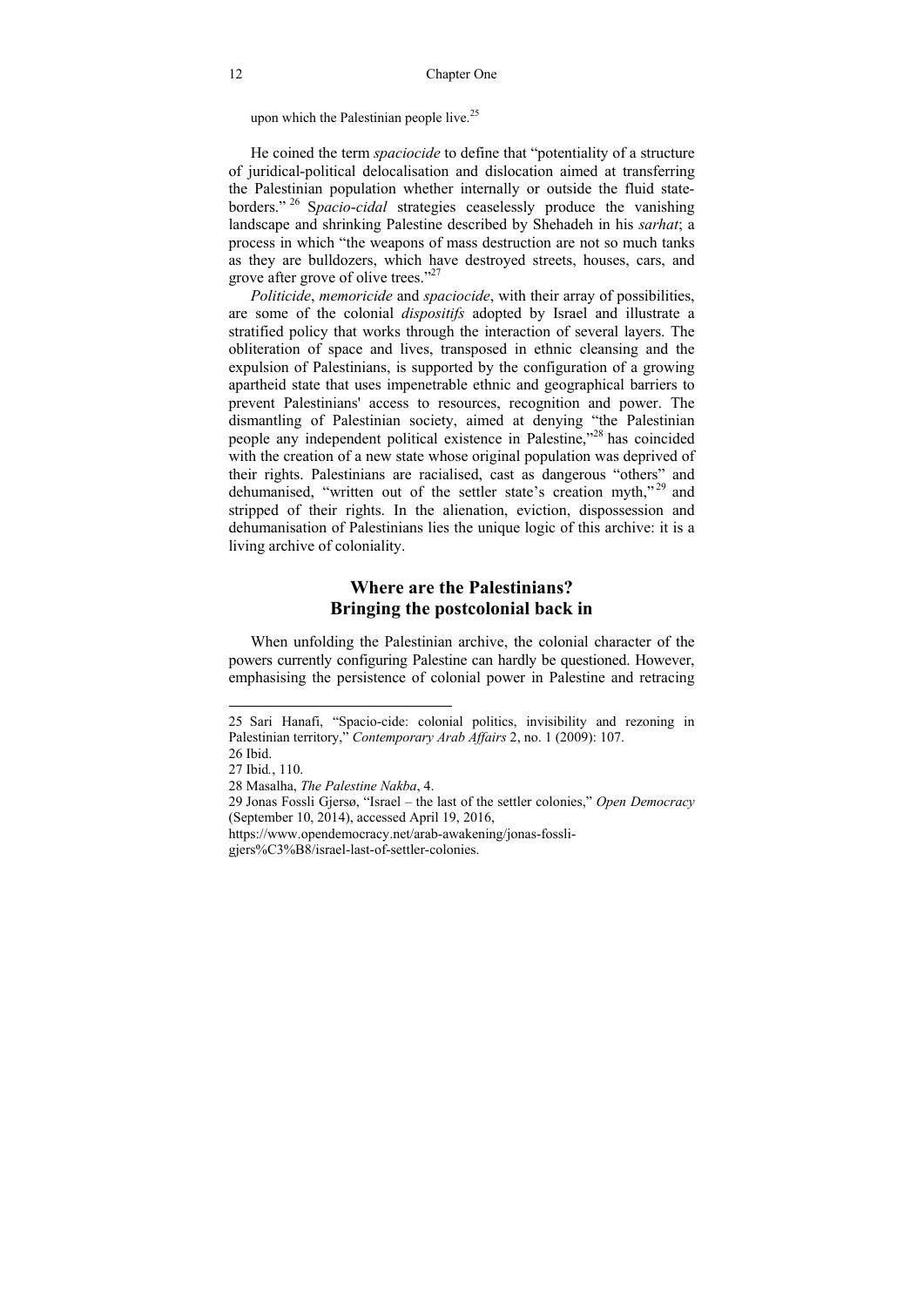its relation with the matrix of European colonialism is not only appropriate to this historical-ideological weave, but also helps us understand how to disassemble it theoretically and intellectually.

The question raised at the beginning of this chapter, "Where is Palestine?," can be rephrased as "Where are the Palestinians?" and the only possible answer would be that Palestine and the Palestinians are buried under the debris of an archive of coloniality, beneath a weave of culture and imperialism that suffocates them, but they are still there. Edward W. Said wrote:

There is no getting away from the fact that, as an idea, a memory, and as an often buried or invisible reality, Palestine and its people have simply not disappeared. No matter the sustained and unbroken hostility of the Israeli establishment to anything that Palestine represents, the sheer fact of our existence has foiled, where it has not defeated, the Israeli effort to be rid of us completely. $30$ 

Although oppressed, Palestinians still live in their land, struggling for their self-determination, and it is exactly their continued and resilient exercise of existence and refusal to disappear that attracts our attention. The consequences of dispossession and multifaceted inequality are so evident that reopening the discussion on the Palestinian question as a colonial problem could also be a first step towards fostering its decolonisation from the Zionist ideological propaganda that has oppressed, mystified and silenced the Palestinian perspective over the years.

"Where is Palestine?" was also the eloquent expression used by Patrick Williams and Anna Ball in their critical introduction to a special issue of the *Journal of Postcolonial Writing,* entitled *Palestine and the Postcolonial: Culture, Creativity, Theory*. 31 Their response was a tempting "nowhere"—probably, as they themselves noted, the outcome of a simply hyper-realist vision of the global situation, which makes it difficult to disavow such understanding. In the current historical moment, the discursive production around Palestine keeps it from being more absorbed by incomplete or crude criticism and, beyond the peaks in media attention, the Palestinian issue remains enmeshed in political and theoretical discussions. The discursive short-circuit of Palestine is of course corroborated by the geography of occupation and the lack of international

<sup>30</sup> Edward Said, *The end of the peace process: Oslo and after* (New York: Pantheon Books, 2000), 250.

<sup>31 &</sup>quot;Where is Palestine?" was also a provocative clear reference made by Williams and Ball to a 1984 book by Shannee Marks, with the same title, dedicated to the Arabs of Israel.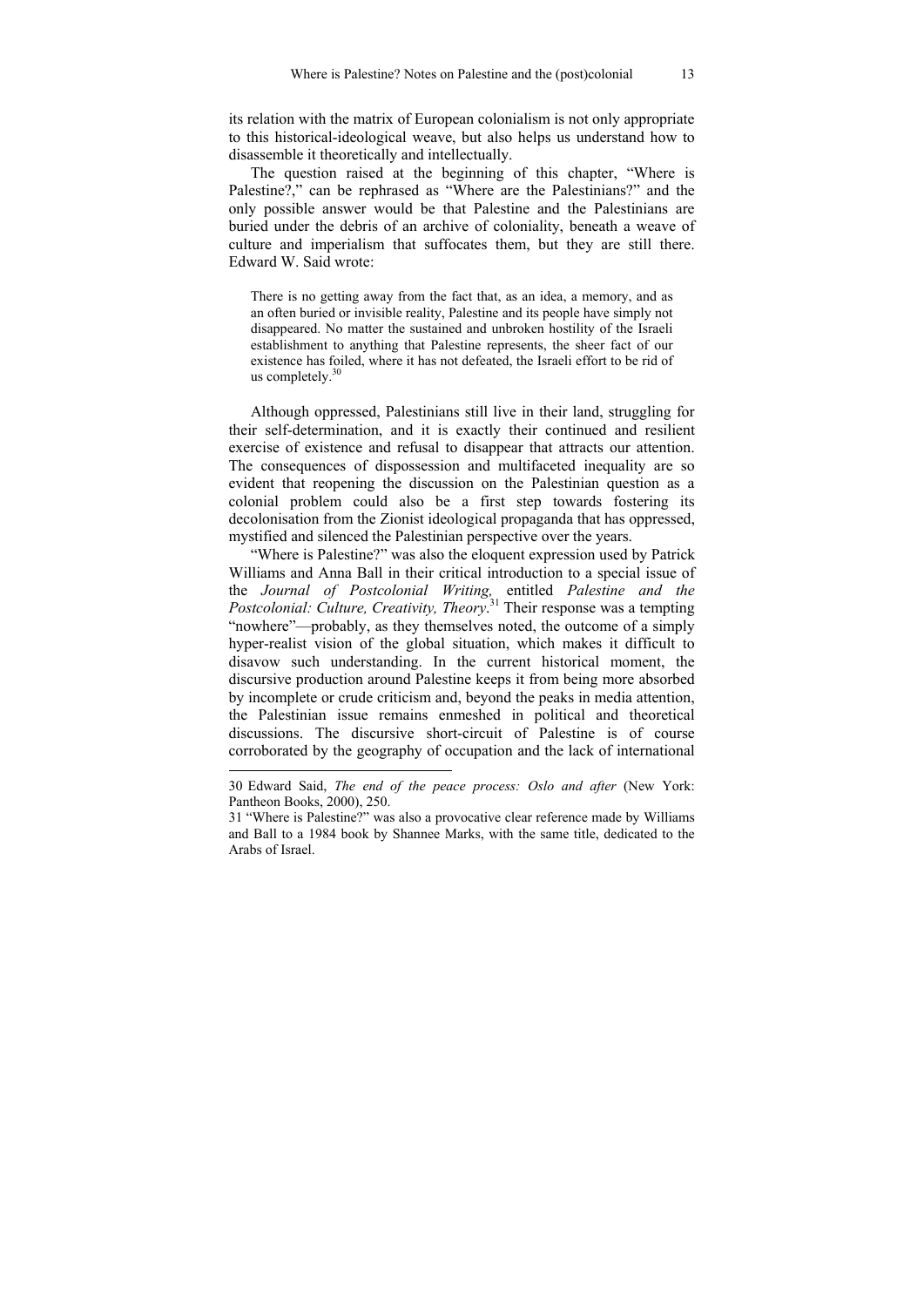recognition, but also by certain intellectual approaches that have paralysed the analysis of the conflict in singular or inadequate readings, failing to consider the Palestinian question for what it is: as Edward W. Said suggested, it is ultimately a conflict between the Palestinian conscience and the liberal Westernised ideology of  $Z$ ionism<sup>32</sup>.

Said's work *The Question of Palestine* (1980) revealed the sociohistorical formation of Palestine, putting the emphasis on the need to narrate Palestine—and for Palestinians to narrate themselves—as a colonised nation and insisting on the necessity for a critical re-evaluation of the relations and ideologies that produced colonialism and that might, and indeed must, emerge and be developed even from within a purely colonial situation, such as that in which Palestine is framed.

Said's critical considerations should be resumed and assumed as the basis for a postcolonial re-reading of Palestine that overcomes the temporal ambiguities of a post-colonial definition (its paradoxical historical and spatial synchronicity:<sup>33</sup> material and discursive terms have made it possible for two opposite configurations of power to insist simultaneously on the same space—the post-colonial for Israel and the colonial for Palestine). This registers the classic postcolonial failure in addressing and giving due weight to Palestine, precariously poised between being a colony and what comes next.

Palestine is at the centre of a colonial discourse and also at the centre of a postcolonial possibility where the postcolonial is not a further stage of development, nor a position along a timeline, but rather "a discursive site of both spatial and temporal contestation, not a straightforwardly historical condition<sup>334</sup> What is more:

an anticipatory discourse, looking forward to a better and as yet unrealized world […]: an understanding that facilitates the analysis of multiple forms of inequality, oppression and struggle.35

It is with this complex understanding that we need to build a real critical discourse on Israel, an understanding in which Palestinians despite being engaged in a sort of objectification and suffocation, a

<sup>32</sup> Edward Said, *The Question of Palestine* (New York: Vintage Books, 1980).

<sup>33</sup> Massad, *The Persistence of the Palestinian Question*, 14.

<sup>34</sup> Patrick Williams and Anna Ball, "Where is Palestine?," *Journal of Postcolonial Writing*, 50, no. 2 (2010): 131.

<sup>35</sup> Patrick Williams, "'Outlines of a Better world': Rerouting Postcolonialism," in *Rerouting the Postcolonial: New Directions for the New Millennium*, ed. Janet Wilson, Cristina Sandru and Sarah Lawson Welsh (London: Routledge, 2010), 93.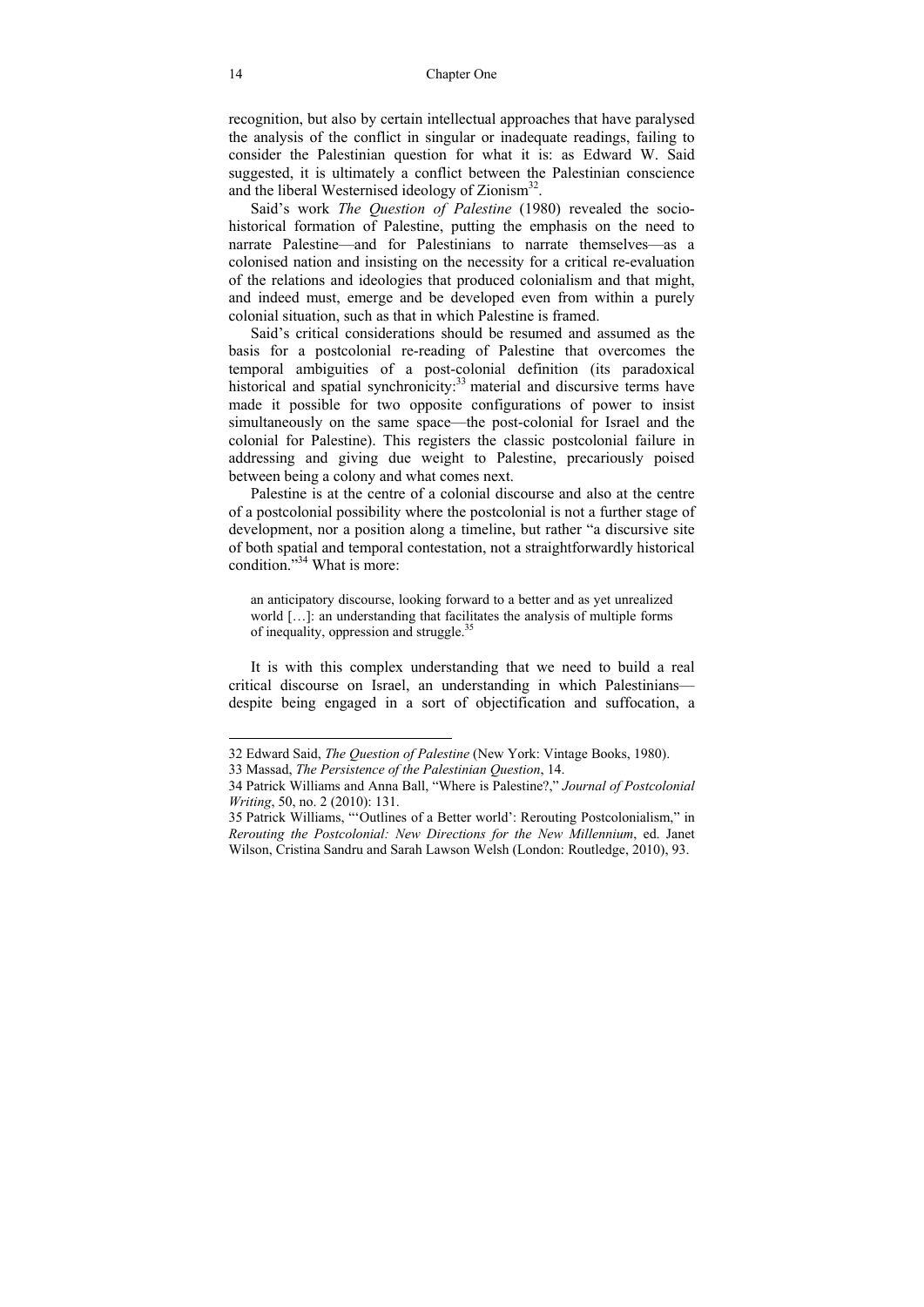weakening or exoticising of their political potential—retake control of their actions and narratives and re-gain their voice and subjectivity, expressing their geographical marginality and their experience of such power formations, and responding to and re-writing their encounter with Zionism and its dehumanisation of the Arabs.

Postcolonial approaches, with their attention to subaltern practices, could then actively urge us to avoid both the risk of erasing the active agency of the Palestinian subject and the trap of the polarisation between "passive victim of Israeli dispossession or aggressive insurgent,"<sup>36</sup> and to abstain from treating them as that "interruption, an intermittent presence" identified by Said. $37$  Opposed to this process of thingification of Palestinians, the urgent act of decolonising means exactly to continue stressing the conditions and the history of dispossession as the basis of a critical reflection. It also means to de-objectify, which entails a commitment (both in and outside the academic research perimeter) to liberate forms and expressions of resistance that lead, theoretically and practically, to that Foucauldian "insurrection of subjugated knowledges."<sup>38</sup>

Palestinians' subjectivity exists and resists in many creative ways: countering Israeli occupation and facing displacement; mobilising their own society and the international community; actively promoting campaigns for the end of segregation—whether it be the abolition of settler-only buses (*Palestinian Freedom Riders Campaign*) 39 or the reopening of a street closed as a result of the segregation policies, like *Shuhada Street* in Hebron; $40$ <sub>or</sub> going back to the land and seeking to rebuild, metaphorically or not, their villages, as has happened with *Bab El Shams*. 41

The events since October 2015, with the emergence of a new, young albeit fragmented, loosely organised and not backed up by the Palestinian institutions—movement of resistance, $42$  have again brought to light the

-

42 Ramzy Baroud, "Of course, it is an Intifada. This is what you must know,"

<sup>36</sup> Lenṭin, *Thinking Palestine*, 2.

<sup>37</sup> Edward Said and Jean Mohr, *After the last sky: Palestinian lives* (New York: Pantheon Books, 1986), 26.

<sup>38</sup> Michel Foucault and Colin Gordon, *Power/knowledge: selected interviews and other writings, 1972-1977* (New York: Pantheon Books, 1980), 81.

<sup>39</sup> Palestinian Freedom Riders Campaign Website, accessed February 20, 2016, http://palfreedomrides.blogspot.it/.

<sup>40</sup> Open Shuhada Street Campaign Website, accessed February 20, 2016, http://www.youthagainstsettlements.org/home/open-shuhada-street-campaign.

<sup>41</sup> Allison Deger and Annie Robbins, "Palestinians Establish New Village—Bab al-Shams, 'Gate of the Sun'—in occupied E1," *MondoWeiss,* January 11, 2013, accessed February 20, 2016, http://mondoweiss.net/2013/01/palestinians-establishoccupied.